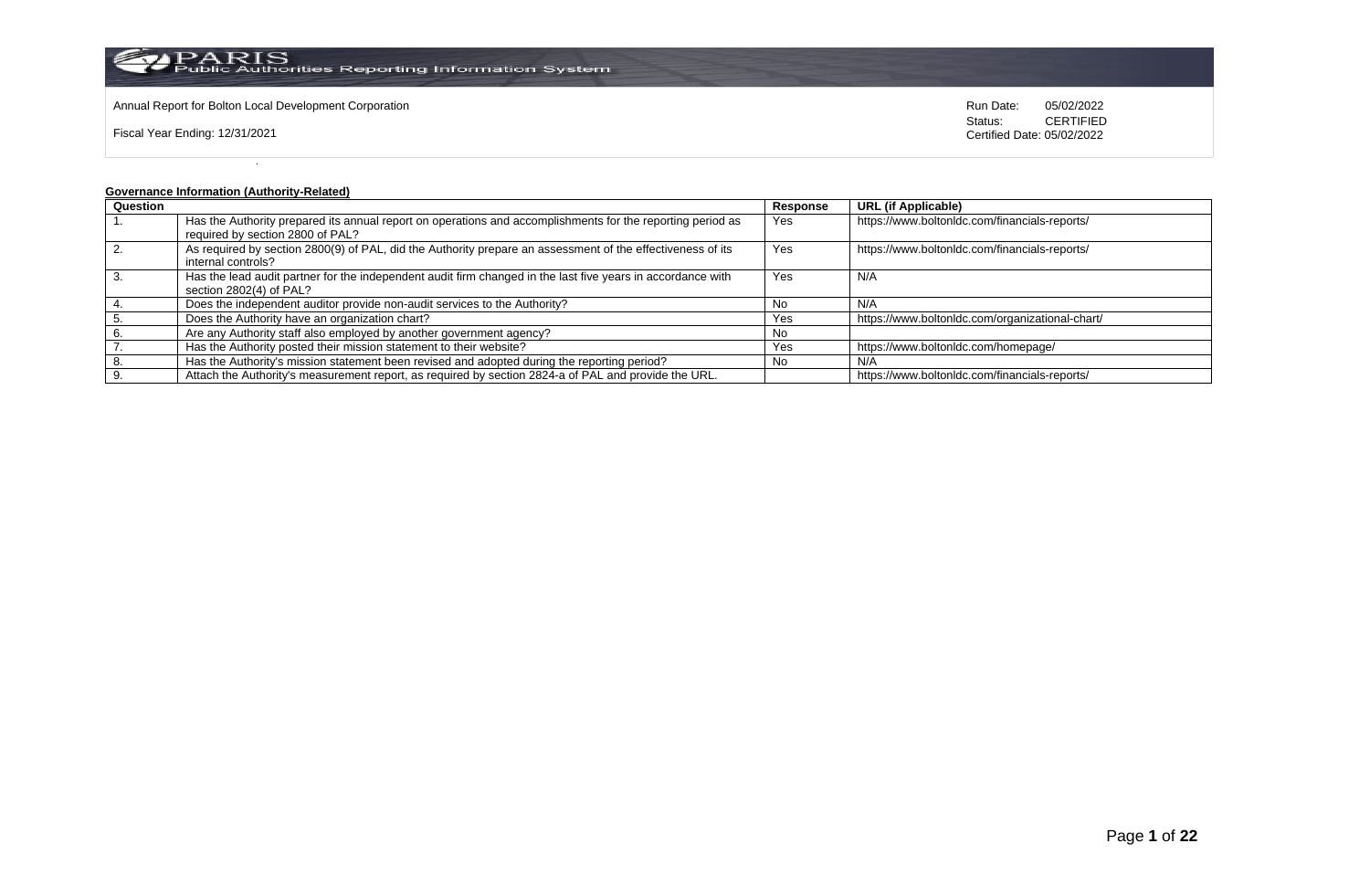Annual Report for Bolton Local Development Corporation **Run Date:** 05/02/2022 **Run Date:** 05/02/2022

Fiscal Year Ending: 12/31/2021

Status: **CERTIFIED** Certified Date: 05/02/2022

# **Governance Information (Board-Related)**

| Question          |                                                                                                                                                    | Response  | <b>URL (If Applicable)</b>                                                               |
|-------------------|----------------------------------------------------------------------------------------------------------------------------------------------------|-----------|------------------------------------------------------------------------------------------|
|                   | Has the Board established a Governance Committee in accordance with Section 2824(7) of PAL?                                                        | Yes       | N/A                                                                                      |
| 2.                | Has the Board established an Audit Committee in accordance with Section 2824(4) of PAL?                                                            | Yes       | N/A                                                                                      |
| 3.                | Has the Board established a Finance Committee in accordance with Section 2824(8) of PAL?                                                           | Yes       | N/A                                                                                      |
| 4.                | Provide a URL link where a list of Board committees can be found (including the name of the committee and<br>the date established):                |           | https://www.boltonldc.com/organizational-chart/                                          |
| 5.                | Does the majority of the Board meet the independence requirements of Section 2825(2) of PAL?                                                       | Yes       | N/A                                                                                      |
| 6.                | Provide a URL link to the minutes of the Board and committee meetings held during the covered fiscal year                                          |           | https://www.boltonIdc.com/meetings/                                                      |
| $\overline{7}$ .  | Has the Board adopted bylaws and made them available to Board members and staff?                                                                   | Yes       | https://www.boltonldc.com/about-bolton-local-development-<br>corporation/administration/ |
| 8.                | Has the Board adopted a code of ethics for Board members and staff?                                                                                | Yes       | https://www.boltonldc.com/policies/                                                      |
| 9.                | Does the Board review and monitor the Authority's implementation of financial and management controls?                                             | Yes       | N/A                                                                                      |
| 10.               | Does the Board execute direct oversight of the CEO and management in accordance with Section 2824(1) of<br>PAL?                                    | Yes       | N/A                                                                                      |
| 11.               | Has the Board adopted policies for the following in accordance with Section 2824(1) of PAL?                                                        |           |                                                                                          |
|                   | Salary and Compensation                                                                                                                            | Yes       | N/A                                                                                      |
|                   | Time and Attendance                                                                                                                                | Yes       | N/A                                                                                      |
|                   | <b>Whistleblower Protection</b>                                                                                                                    | Yes       | N/A                                                                                      |
|                   | Defense and Indemnification of Board Members                                                                                                       | Yes       | N/A                                                                                      |
| $\overline{12}$ . | Has the Board adopted a policy prohibiting the extension of credit to Board members and staff in accordance<br>with Section 2824(5) of PAL?        | Yes       | N/A                                                                                      |
| $\overline{13}$ . | Are the Authority's Board members, officers, and staff required to submit financial disclosure forms in<br>accordance with Section 2825(3) of PAL? | Yes       | N/A                                                                                      |
| 14.               | Was a performance evaluation of the board completed?                                                                                               | Yes       | N/A                                                                                      |
| 15.               | Was compensation paid by the Authority made in accordance with employee or union contracts?                                                        | Yes       | N/A                                                                                      |
| 16.               | Has the board adopted a conditional/additional compensation policy governing all employees?                                                        | <b>No</b> |                                                                                          |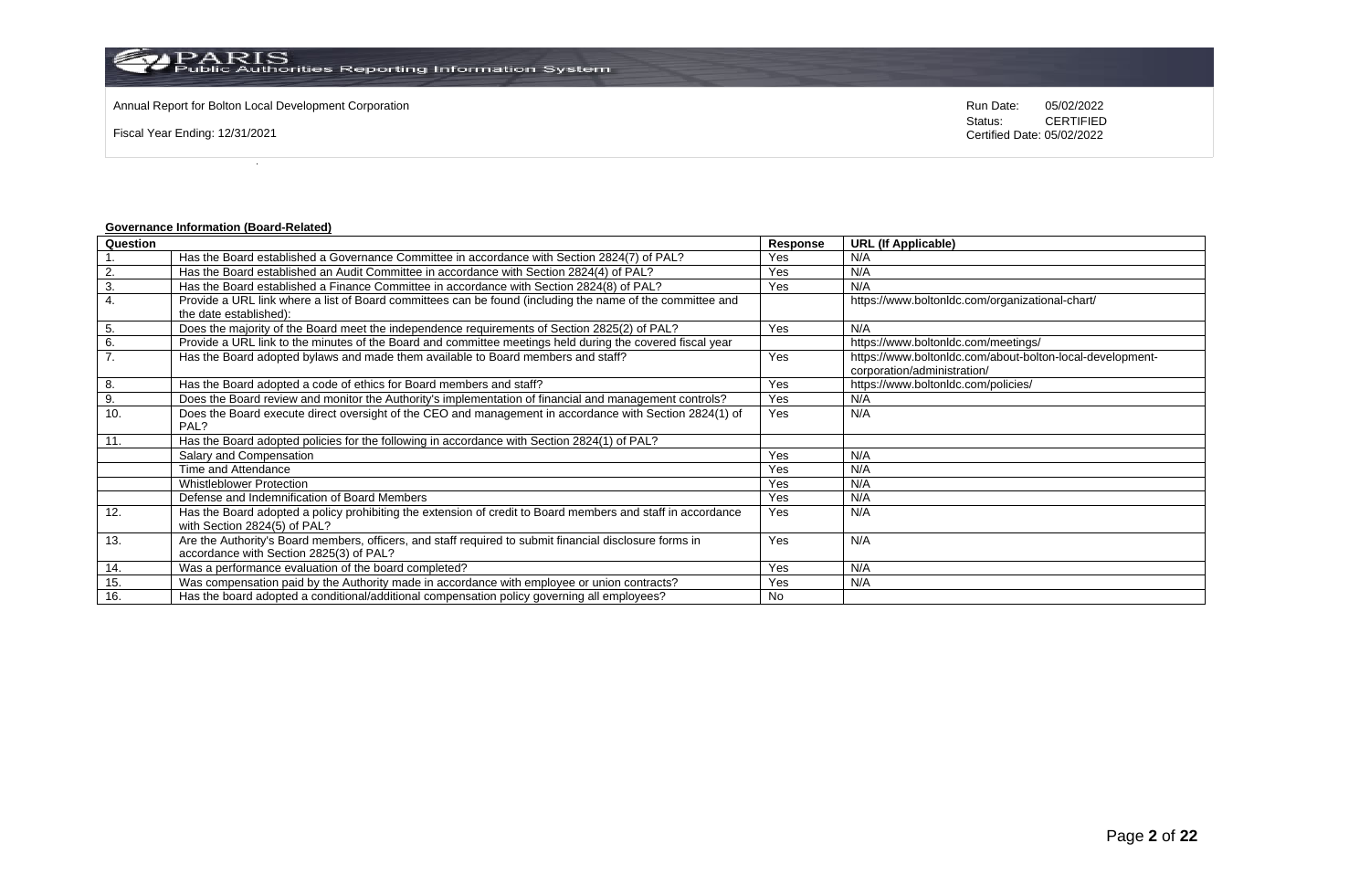Annual Report for Bolton Local Development Corporation **Run Date:** 05/02/2022 **Run Date:** 05/02/2022

Fiscal Year Ending: 12/31/2021

Status: **CERTIFIED** Certified Date: 05/02/2022

### **Board of Directors Listing**

 $\sim$ 

| <b>Name</b>                                   | Andersen, Scott  | Nominated By                                                                                                 | Local     |
|-----------------------------------------------|------------------|--------------------------------------------------------------------------------------------------------------|-----------|
| <b>Chair of the Board</b>                     | Yes              | <b>Appointed By</b>                                                                                          | Local     |
| If yes, Chair Designated by                   | Elected by Board | <b>Confirmed by Senate?</b>                                                                                  | N/A       |
| <b>Term Start Date</b>                        | 1/1/2022         | Has the Board Member/Designee<br>Signed the Acknowledgement of                                               | Yes       |
| <b>Term Expiration Date</b>                   | 12/31/2024       | <b>Fiduciary Duty?</b><br><b>Complied with Training</b><br><b>Requirement of Section 2824?</b>               | Yes       |
| <b>Title</b>                                  |                  | Does the Board Member/Designee<br>also Hold an Elected or Appointed<br><b>State Government Position?</b>     | <b>No</b> |
| Has the Board Member Appointed<br>a Designee? |                  | Does the Board Member/Designee<br>also Hold an Elected or Appointed<br><b>Municipal Government Position?</b> | <b>No</b> |
| <b>Designee Name</b>                          |                  | Ex-Officio                                                                                                   |           |

| <b>Name</b>                    | Conover, Ron | Nominated By                          | Local     |
|--------------------------------|--------------|---------------------------------------|-----------|
|                                |              |                                       |           |
| <b>Chair of the Board</b>      | No           | <b>Appointed By</b>                   | Local     |
| If yes, Chair Designated by    |              | <b>Confirmed by Senate?</b>           | N/A       |
| <b>Term Start Date</b>         | 1/1/2020     | Has the Board Member/Designee         | Yes       |
|                                |              | Signed the Acknowledgement of         |           |
|                                |              | <b>Fiduciary Duty?</b>                |           |
| <b>Term Expiration Date</b>    | 12/31/2023   | <b>Complied with Training</b>         | Yes       |
|                                |              | <b>Requirement of Section 2824?</b>   |           |
| <b>Title</b>                   |              | Does the Board Member/Designee        | <b>No</b> |
|                                |              | also Hold an Elected or Appointed     |           |
|                                |              | <b>State Government Position?</b>     |           |
| Has the Board Member Appointed |              | Does the Board Member/Designee        | Yes       |
| a Designee?                    |              | also Hold an Elected or Appointed     |           |
|                                |              | <b>Municipal Government Position?</b> |           |
| <b>Designee Name</b>           |              | Ex-Officio                            |           |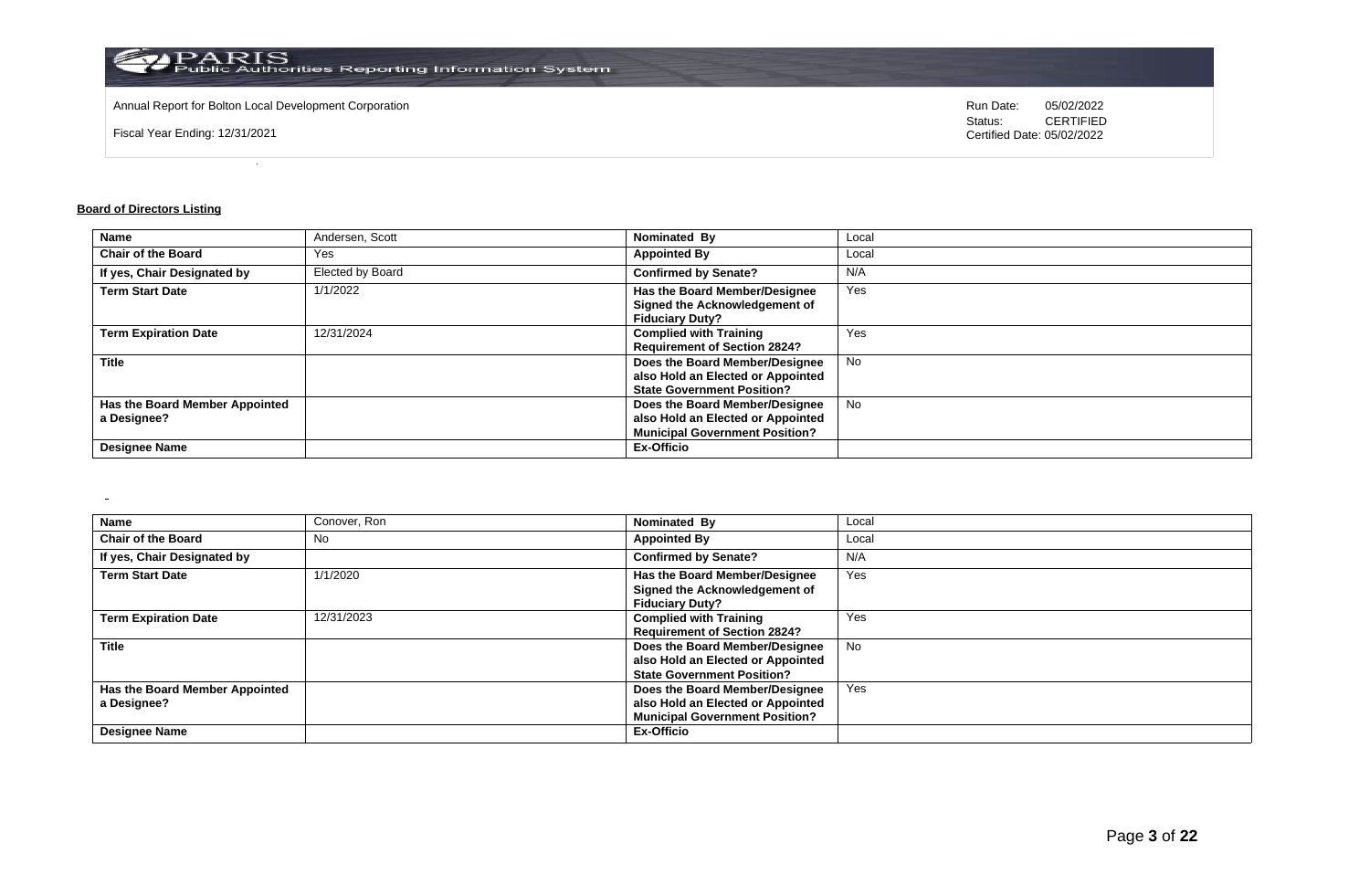Annual Report for Bolton Local Development Corporation **Run Date:** 05/02/2022

Fiscal Year Ending: 12/31/2021

Status: **CERTIFIED** Certified Date: 05/02/2022

| Name                                          | Hall. Tom  | Nominated By                                                                                                 | Local     |
|-----------------------------------------------|------------|--------------------------------------------------------------------------------------------------------------|-----------|
| <b>Chair of the Board</b>                     | No         | <b>Appointed By</b>                                                                                          | Local     |
| If yes, Chair Designated by                   |            | <b>Confirmed by Senate?</b>                                                                                  | N/A       |
| <b>Term Start Date</b>                        | 1/1/2022   | <b>Has the Board Member/Designee</b><br>Signed the Acknowledgement of<br><b>Fiduciary Duty?</b>              | Yes       |
| <b>Term Expiration Date</b>                   | 12/31/2024 | <b>Complied with Training</b><br><b>Requirement of Section 2824?</b>                                         | Yes       |
| <b>Title</b>                                  |            | Does the Board Member/Designee<br>also Hold an Elected or Appointed<br><b>State Government Position?</b>     | <b>No</b> |
| Has the Board Member Appointed<br>a Designee? |            | Does the Board Member/Designee<br>also Hold an Elected or Appointed<br><b>Municipal Government Position?</b> | <b>No</b> |
| <b>Designee Name</b>                          |            | Ex-Officio                                                                                                   |           |

 $\sim$ 

 $\omega$ 

| <b>Name</b>                    | Humphrey, Brian | Nominated By                          | Local     |
|--------------------------------|-----------------|---------------------------------------|-----------|
| <b>Chair of the Board</b>      | No              | <b>Appointed By</b>                   | Local     |
| If yes, Chair Designated by    |                 | <b>Confirmed by Senate?</b>           | N/A       |
| <b>Term Start Date</b>         | 12/6/2020       | <b>Has the Board Member/Designee</b>  | Yes       |
|                                |                 | Signed the Acknowledgement of         |           |
|                                |                 | <b>Fiduciary Duty?</b>                |           |
| <b>Term Expiration Date</b>    | 12/31/2023      | <b>Complied with Training</b>         | Yes       |
|                                |                 | <b>Requirement of Section 2824?</b>   |           |
| <b>Title</b>                   |                 | Does the Board Member/Designee        | No        |
|                                |                 | also Hold an Elected or Appointed     |           |
|                                |                 | <b>State Government Position?</b>     |           |
| Has the Board Member Appointed |                 | Does the Board Member/Designee        | <b>No</b> |
| a Designee?                    |                 | also Hold an Elected or Appointed     |           |
|                                |                 | <b>Municipal Government Position?</b> |           |
| <b>Designee Name</b>           |                 | Ex-Officio                            |           |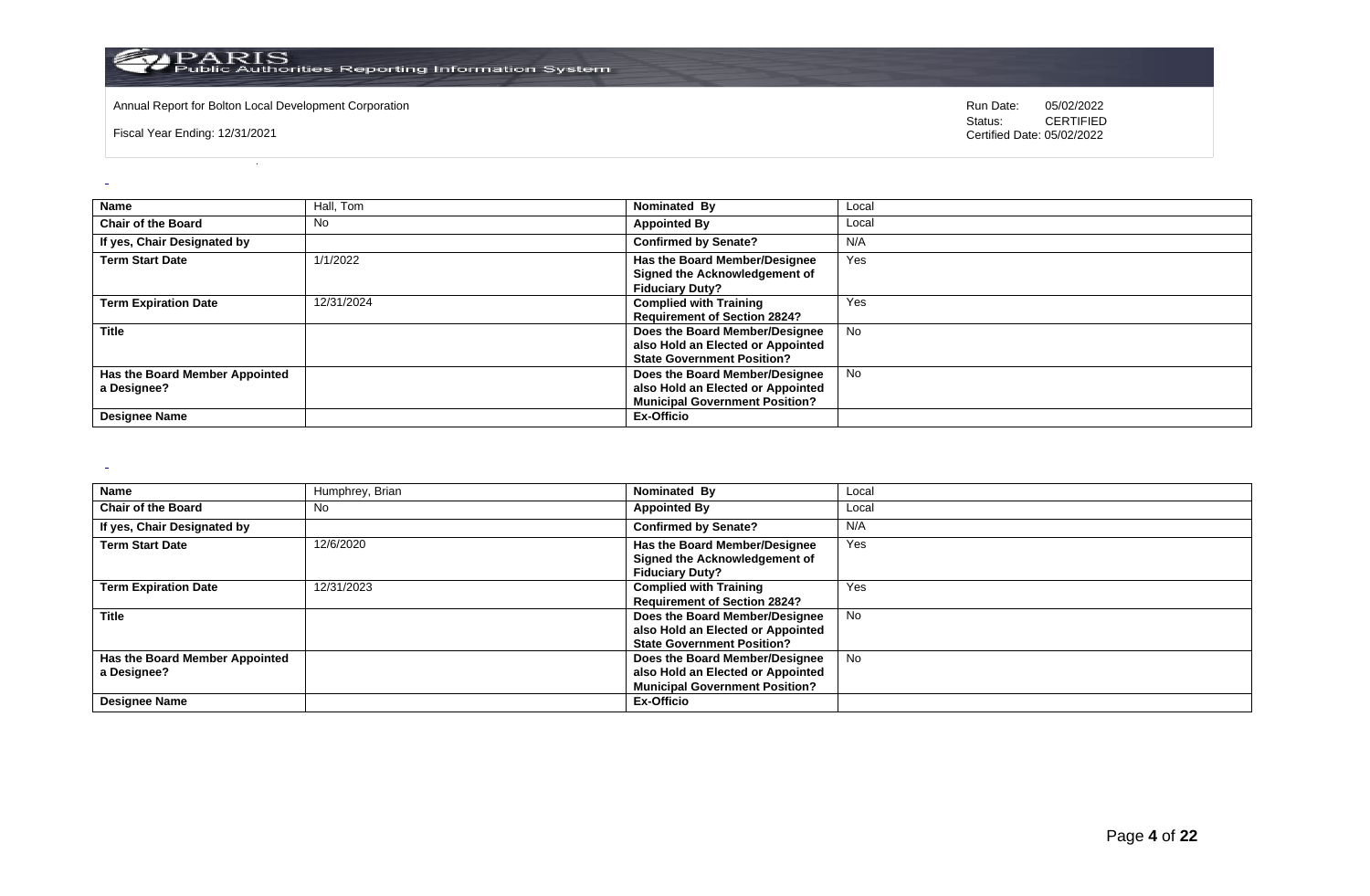Annual Report for Bolton Local Development Corporation **Run Date:** 05/02/2022

Fiscal Year Ending: 12/31/2021

Status: **CERTIFIED** Certified Date: 05/02/2022

| <b>Name</b>                    | Jacko, Joel | Nominated By                                                                                   | Local     |
|--------------------------------|-------------|------------------------------------------------------------------------------------------------|-----------|
| <b>Chair of the Board</b>      | No          | <b>Appointed By</b>                                                                            | Local     |
| If yes, Chair Designated by    |             | <b>Confirmed by Senate?</b>                                                                    | N/A       |
| <b>Term Start Date</b>         | 1/1/2020    | <b>Has the Board Member/Designee</b>                                                           | Yes       |
|                                |             |                                                                                                |           |
|                                |             |                                                                                                |           |
| <b>Term Expiration Date</b>    | 12/31/2023  | <b>Complied with Training</b>                                                                  | Yes       |
|                                |             |                                                                                                |           |
| <b>Title</b>                   |             | Does the Board Member/Designee                                                                 | <b>No</b> |
|                                |             | also Hold an Elected or Appointed                                                              |           |
|                                |             | <b>State Government Position?</b>                                                              |           |
| Has the Board Member Appointed |             | Does the Board Member/Designee                                                                 | <b>No</b> |
| a Designee?                    |             | also Hold an Elected or Appointed                                                              |           |
|                                |             | <b>Municipal Government Position?</b>                                                          |           |
| <b>Designee Name</b>           |             | Ex-Officio                                                                                     |           |
|                                |             | Signed the Acknowledgement of<br><b>Fiduciary Duty?</b><br><b>Requirement of Section 2824?</b> |           |

 $\sim$ 

 $\omega$ 

| <b>Name</b>                                   | Klass, Charlie | Nominated By                                                                                                 | Local     |
|-----------------------------------------------|----------------|--------------------------------------------------------------------------------------------------------------|-----------|
| <b>Chair of the Board</b>                     | No             | <b>Appointed By</b>                                                                                          | Local     |
| If yes, Chair Designated by                   |                | <b>Confirmed by Senate?</b>                                                                                  | N/A       |
| <b>Term Start Date</b>                        | 2/1/2020       | Has the Board Member/Designee<br>Signed the Acknowledgement of<br><b>Fiduciary Duty?</b>                     | Yes       |
| <b>Term Expiration Date</b>                   | 12/31/2023     | <b>Complied with Training</b><br><b>Requirement of Section 2824?</b>                                         | Yes       |
| <b>Title</b>                                  |                | Does the Board Member/Designee<br>also Hold an Elected or Appointed<br><b>State Government Position?</b>     | <b>No</b> |
| Has the Board Member Appointed<br>a Designee? |                | Does the Board Member/Designee<br>also Hold an Elected or Appointed<br><b>Municipal Government Position?</b> | No.       |
| <b>Designee Name</b>                          |                | Ex-Officio                                                                                                   |           |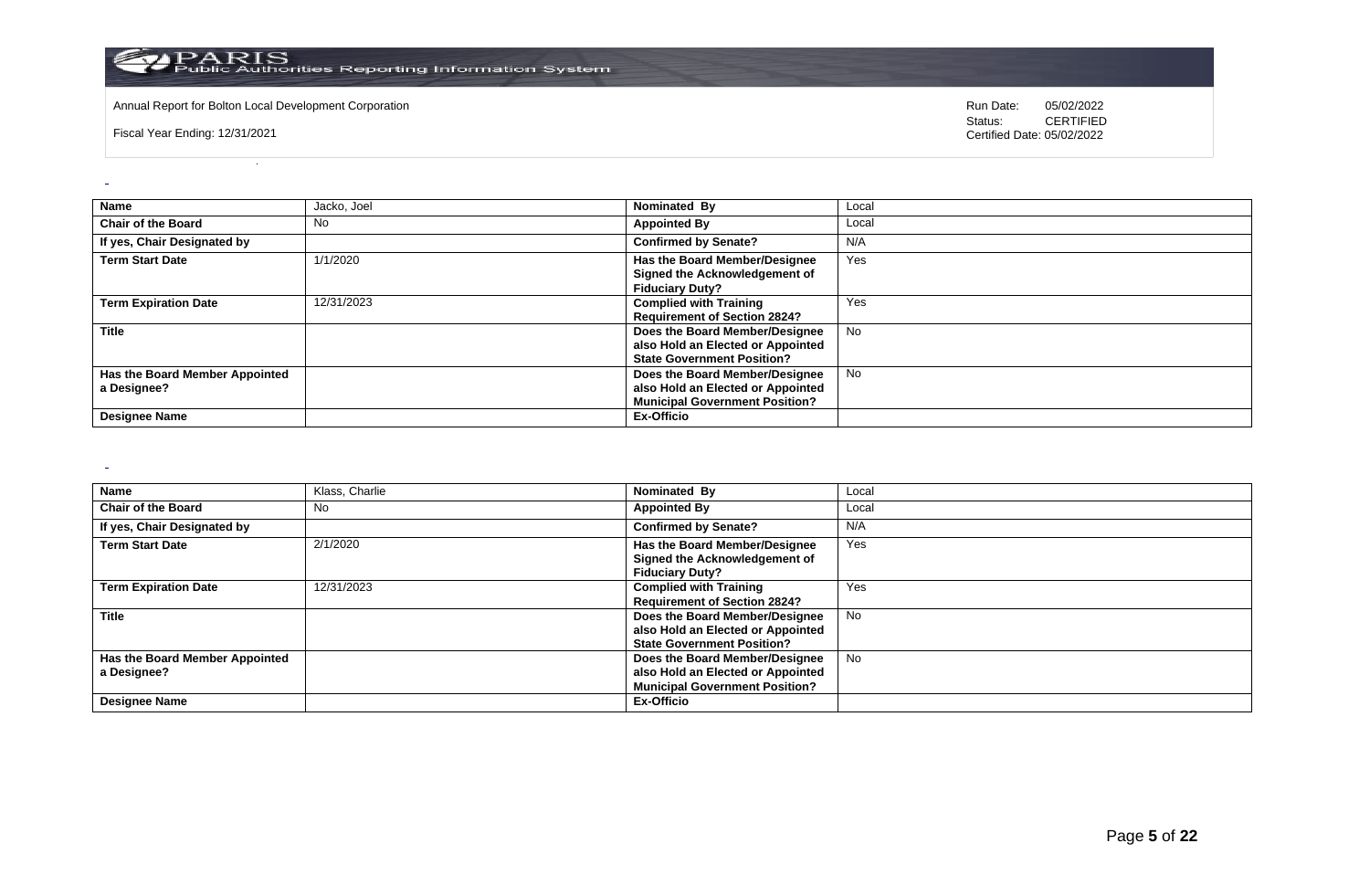Fiscal Year Ending: 12/31/2021

Annual Report for Bolton Local Development Corporation **Run Date:** 05/02/2022 **Run Date:** 05/02/2022 Status: **CERTIFIED** Certified Date: 05/02/2022

**Name** Perry, Linda **Nominated By** Local **Chair of the Board No Appointed By Local If yes, Chair Designated by Confirmed by Senate?** N/A **Term Start Date** 2/1/2018 **Has the Board Member/Designee Signed the Acknowledgement of Fiduciary Duty?** Yes **Term Expiration Date 12/31/2022 Complied with Training 12/31/2022 Complied with Training Requirement of Section 2824?** Yes **Title Does the Board Member/Designee also Hold an Elected or Appointed State Government Position?** No **Has the Board Member Appointed a Designee? Does the Board Member/Designee also Hold an Elected or Appointed Municipal Government Position?** No **Designee Name Ex-Officio**

 $\sim$ 

| Name                                          | Saris, Jason | Nominated By                                                                                                 | Local |
|-----------------------------------------------|--------------|--------------------------------------------------------------------------------------------------------------|-------|
| <b>Chair of the Board</b>                     | <b>No</b>    | <b>Appointed By</b>                                                                                          | Local |
| If yes, Chair Designated by                   |              | <b>Confirmed by Senate?</b>                                                                                  | N/A   |
| <b>Term Start Date</b>                        | 1/1/2022     | <b>Has the Board Member/Designee</b><br>Signed the Acknowledgement of<br><b>Fiduciary Duty?</b>              | Yes   |
| <b>Term Expiration Date</b>                   | 12/31/2024   | <b>Complied with Training</b><br><b>Requirement of Section 2824?</b>                                         | Yes   |
| Title                                         |              | Does the Board Member/Designee<br>also Hold an Elected or Appointed<br><b>State Government Position?</b>     | No.   |
| Has the Board Member Appointed<br>a Designee? |              | Does the Board Member/Designee<br>also Hold an Elected or Appointed<br><b>Municipal Government Position?</b> | Yes   |
| <b>Designee Name</b>                          |              | <b>Ex-Officio</b>                                                                                            |       |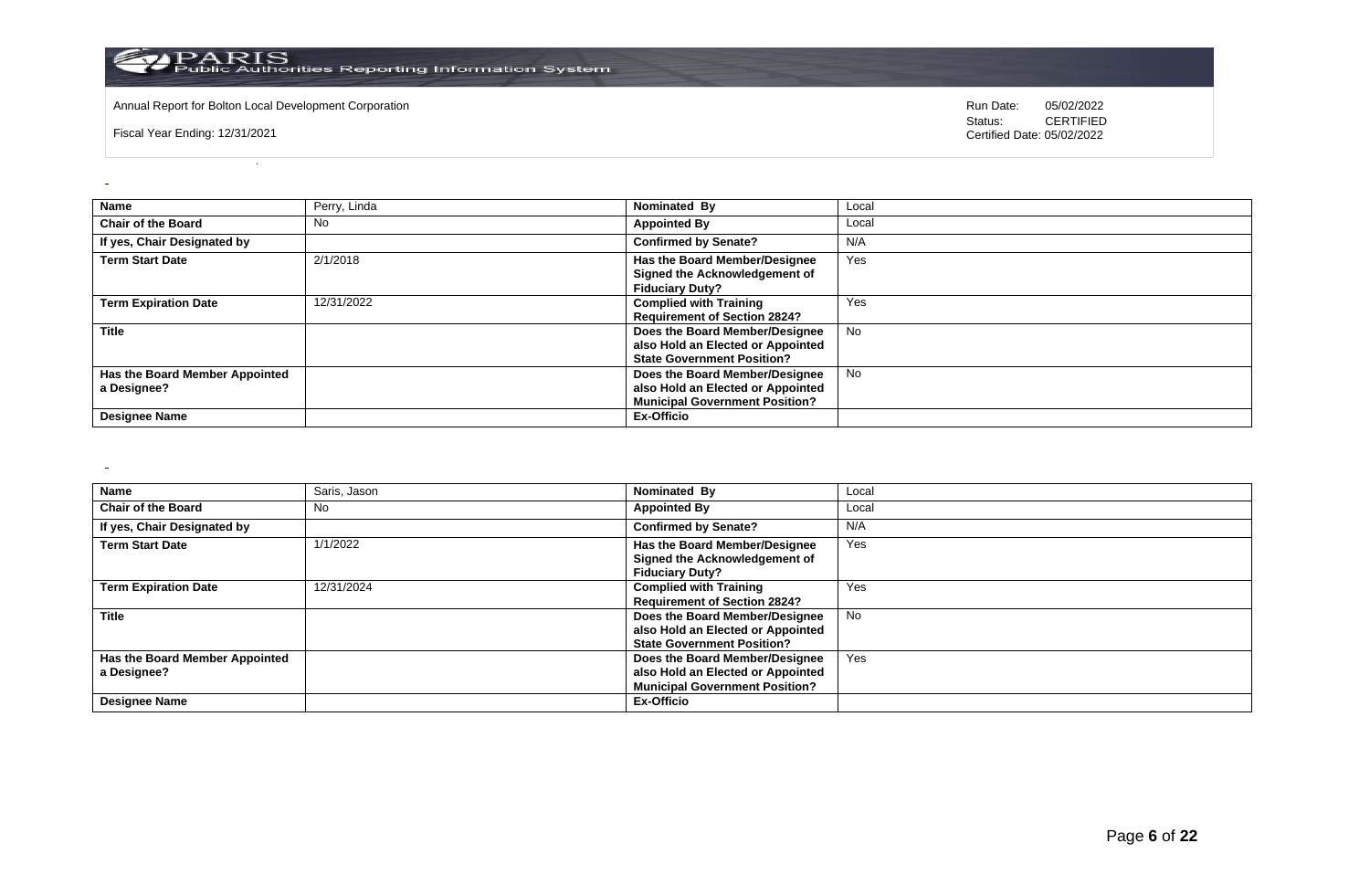

Annual Report for Bolton Local Development Corporation **Run Date:** 05/02/2022

Fiscal Year Ending: 12/31/2021

 $\omega$ 

Status: **CERTIFIED** Certified Date: 05/02/2022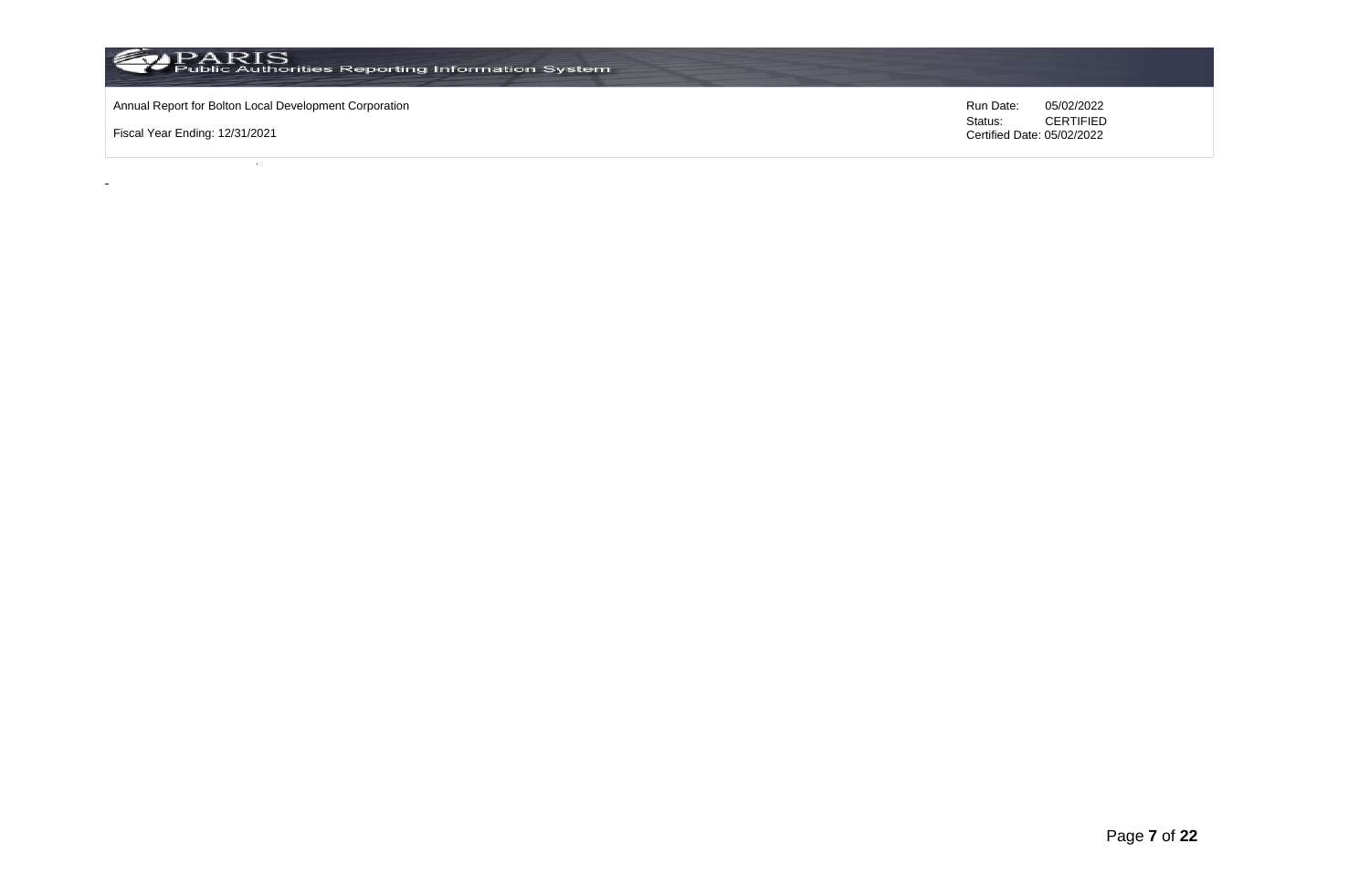| <b>EXARIS</b><br>Public Authorities Reporting Information System |                                       |            |
|------------------------------------------------------------------|---------------------------------------|------------|
| Annual Report for Bolton Local Development Corporation           | Run Date:                             | 05/02/2022 |
| Fiscal Year Ending: 12/31/2021                                   | Status:<br>Certified Date: 05/02/2022 | CERTIFIED  |
|                                                                  |                                       |            |

# **Staff Listing**

| <b>Name</b>   | Title    | Group          | Department/       | Union | Bargaining Full Time/ Exempt Base |                  |    |               | Actual              | <b>Overtime</b> | <b>Performance Extra Pay</b> |        | <b>Other</b>                          | Total     | Individual           | lf yes, Is |
|---------------|----------|----------------|-------------------|-------|-----------------------------------|------------------|----|---------------|---------------------|-----------------|------------------------------|--------|---------------------------------------|-----------|----------------------|------------|
|               |          |                | <b>Subsidiary</b> | Name  | Unit                              | <b>Part Time</b> |    | Annualized    | salary paid paid by |                 | <b>Bonus</b>                 |        | Compensati Compensatialso paid by the |           |                      |            |
|               |          |                |                   |       |                                   |                  |    | <b>Salary</b> | to the              | Authority       |                              |        | on/Allowanc ion                       |           | paid another         | payment    |
|               |          |                |                   |       |                                   |                  |    |               | <b>Individual</b>   |                 |                              |        | es/Adjustme by                        |           | entity to            | made by a  |
|               |          |                |                   |       |                                   |                  |    |               |                     |                 |                              |        | nts                                   | Authority | perform the State or |            |
|               |          |                |                   |       |                                   |                  |    |               |                     |                 |                              |        |                                       |           | work of the local    |            |
|               |          |                |                   |       |                                   |                  |    |               |                     |                 |                              |        |                                       |           | <b>Authority</b>     | qovernme   |
|               |          |                |                   |       |                                   |                  |    |               |                     |                 |                              |        |                                       |           |                      |            |
| Chiovarou-    | Clerical | Administrative |                   |       |                                   |                  | Νo | \$0.00        | \$0.00              | \$0.00          | \$0.00                       | \$0.00 | \$0.00                                | \$0.00    | YesNo                |            |
| Brown, Elaine |          | and Clerical   |                   |       |                                   |                  |    |               |                     |                 |                              |        |                                       |           |                      |            |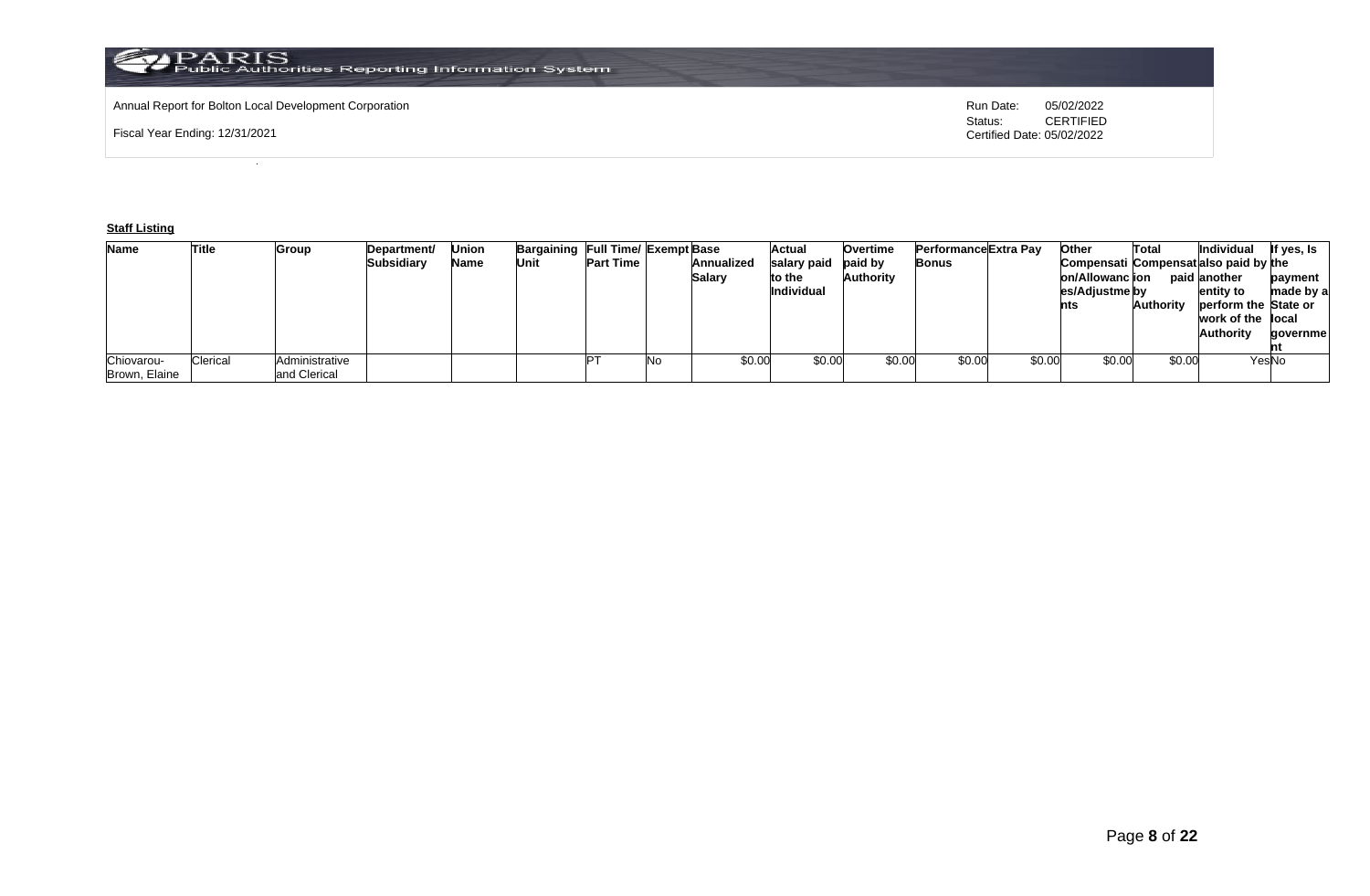| <b>PARIS</b><br>Public Authorities Reporting Information System |                                                           |
|-----------------------------------------------------------------|-----------------------------------------------------------|
| Annual Report for Bolton Local Development Corporation          | Run Date:<br>05/02/2022                                   |
| Fiscal Year Ending: 12/31/2021                                  | <b>CERTIFIED</b><br>Status:<br>Certified Date: 05/02/2022 |

# **Benefit Information**

| -N Ic<br><sub>ີ</sub> e mentioned benefits for former staff or individuals affiliated<br>d the Authority continue to<br>e to pav for any of the above men<br>During the fiscal vear.<br>With the Authority after those individuals left the Authority? |  |
|--------------------------------------------------------------------------------------------------------------------------------------------------------------------------------------------------------------------------------------------------------|--|
|--------------------------------------------------------------------------------------------------------------------------------------------------------------------------------------------------------------------------------------------------------|--|

# **Board Members**

| Name         | <b>Title</b> | Severance<br>Package | <b>Payment</b><br>for<br><b>Unused</b> | Club<br>Member-<br>ships | Use of<br>Corporate<br><b>Credit</b> | Personal<br>Loans | Auto | Transportation | <b>Housing</b><br>Allowance | Spousal /<br>Dependent<br>Life | Tuition<br><b>Assistance</b> | <b>Multi-Year</b><br><b>Employment</b> | None of<br>these<br><b>Benefits</b> | Other |
|--------------|--------------|----------------------|----------------------------------------|--------------------------|--------------------------------------|-------------------|------|----------------|-----------------------------|--------------------------------|------------------------------|----------------------------------------|-------------------------------------|-------|
|              |              |                      | Leave                                  |                          | Cards                                |                   |      |                |                             | Insurance                      |                              |                                        |                                     |       |
| Andersen,    | Board of     |                      |                                        |                          |                                      |                   |      |                |                             |                                |                              |                                        | $\lambda$                           |       |
| Scott        | Directors    |                      |                                        |                          |                                      |                   |      |                |                             |                                |                              |                                        |                                     |       |
| Conover,     | Board of     |                      |                                        |                          |                                      |                   |      |                |                             |                                |                              |                                        | X                                   |       |
| Ron          | Directors    |                      |                                        |                          |                                      |                   |      |                |                             |                                |                              |                                        |                                     |       |
| Hall, Tom    | Board of     |                      |                                        |                          |                                      |                   |      |                |                             |                                |                              |                                        | $\lambda$                           |       |
|              | Directors    |                      |                                        |                          |                                      |                   |      |                |                             |                                |                              |                                        |                                     |       |
| Humphrey,    | Board of     |                      |                                        |                          |                                      |                   |      |                |                             |                                |                              |                                        | ⋏                                   |       |
| Brian        | Directors    |                      |                                        |                          |                                      |                   |      |                |                             |                                |                              |                                        |                                     |       |
| Jacko, Joel  | Board of     |                      |                                        |                          |                                      |                   |      |                |                             |                                |                              |                                        | X                                   |       |
|              | Directors    |                      |                                        |                          |                                      |                   |      |                |                             |                                |                              |                                        |                                     |       |
| Klass,       | Board of     |                      |                                        |                          |                                      |                   |      |                |                             |                                |                              |                                        | $\lambda$                           |       |
| Charlie      | Directors    |                      |                                        |                          |                                      |                   |      |                |                             |                                |                              |                                        |                                     |       |
| Perry, Linda | Board of     |                      |                                        |                          |                                      |                   |      |                |                             |                                |                              |                                        | X                                   |       |
|              | Directors    |                      |                                        |                          |                                      |                   |      |                |                             |                                |                              |                                        |                                     |       |
| Saris, Jason | Board of     |                      |                                        |                          |                                      |                   |      |                |                             |                                |                              |                                        | X                                   |       |
|              | Directors    |                      |                                        |                          |                                      |                   |      |                |                             |                                |                              |                                        |                                     |       |

**Staff**

| Name | Title | Severance | Payment | Club          | Use of    | Personal | Auto | <b>Transportation</b> | Housing   | Spousal   | Tuition    | Multi-Year | None of         | Other |
|------|-------|-----------|---------|---------------|-----------|----------|------|-----------------------|-----------|-----------|------------|------------|-----------------|-------|
|      |       | Package   | for     | <b>Member</b> | Corporate | Loans    |      |                       | Allowance | Dependent | Assistance | Employment | these           |       |
|      |       |           | Unused  | ships         | Credit    |          |      |                       |           | Life      |            |            | <b>Benefits</b> |       |
|      |       |           | Leave   |               | Cards     |          |      |                       |           | Insurance |            |            |                 |       |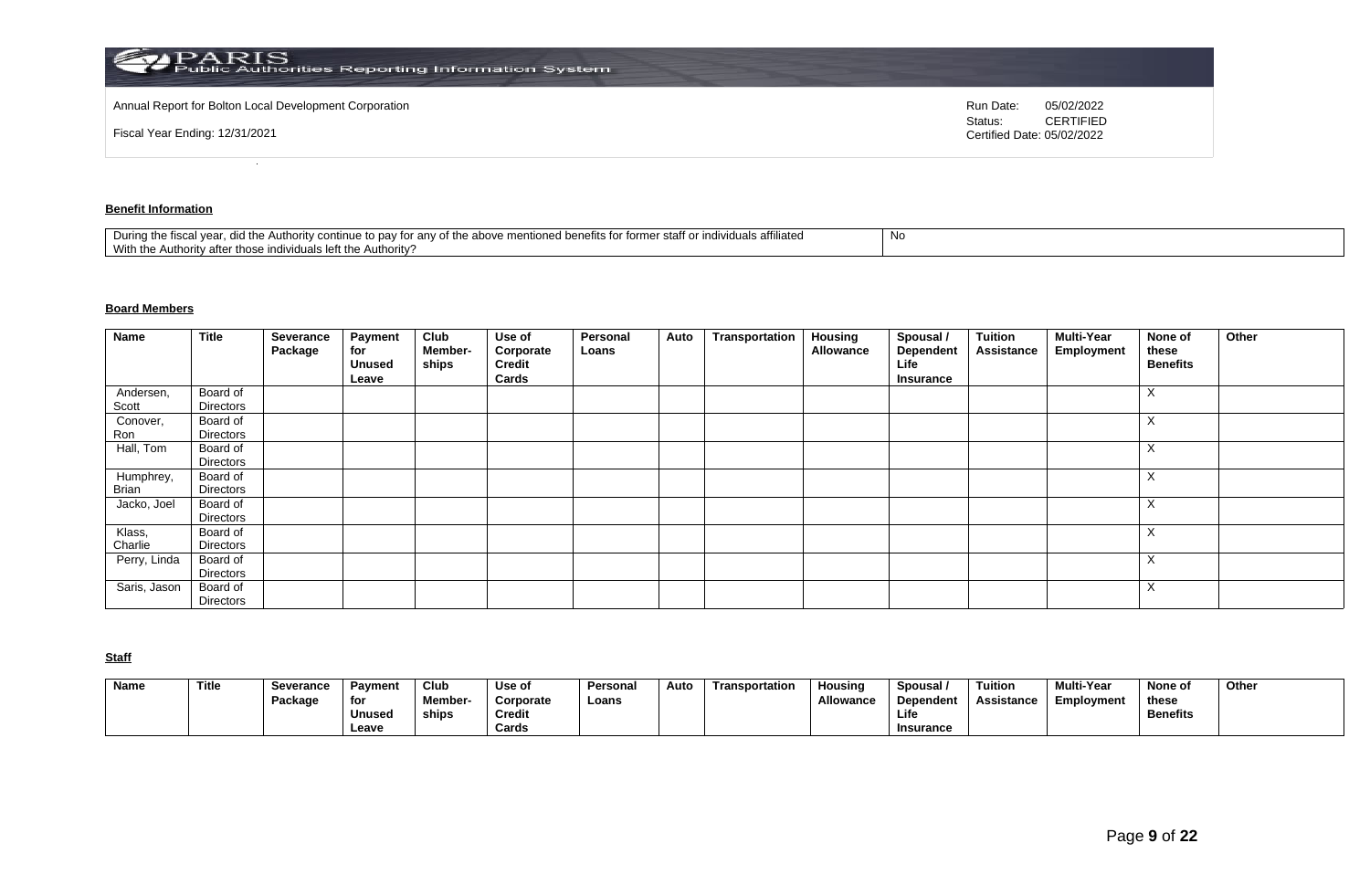| PARIS<br>Public Authorities Reporting Information System |                                                           |
|----------------------------------------------------------|-----------------------------------------------------------|
| Annual Report for Bolton Local Development Corporation   | 05/02/2022<br>Run Date:                                   |
| Fiscal Year Ending: 12/31/2021                           | <b>CERTIFIED</b><br>Status:<br>Certified Date: 05/02/2022 |
|                                                          |                                                           |

# **Subsidiary/Component Unit Verification**

| Is the list of subsidiaries, as assembled by the Office of the State Comptroller, correct?                                            | IN C |
|---------------------------------------------------------------------------------------------------------------------------------------|------|
|                                                                                                                                       |      |
| Are there other subsidiaries or component units of the Authority that are active, not included in the PARIS reports submitted by this | - No |
| Authority and not independently filing reports in PARIS?                                                                              |      |

| <b>Name</b><br><sub>ົ</sub> ∩nent Unit<br>Subsidi?<br>.rv/Compor<br>ОТ | <b>Status</b> |
|------------------------------------------------------------------------|---------------|
|                                                                        |               |

# **Request Subsidiary/Component Unit Change**

| <b>Name</b><br><br>Status<br>›sidiarv/Component Unit<br>$\cdot$ | $\sim$ $\sim$ $\sim$<br>ıested<br>Real<br><b>Changes</b> |
|-----------------------------------------------------------------|----------------------------------------------------------|
|-----------------------------------------------------------------|----------------------------------------------------------|

#### **Request Add Subsidiaries/Component Units**

| Name of Subsidiary/Component Unit | <b>Establishment Date</b> | <b>Purpose of Subsidiary/Component Unit</b>                                                                                                                                    |
|-----------------------------------|---------------------------|--------------------------------------------------------------------------------------------------------------------------------------------------------------------------------|
| Norowal Marina, Inc.              | 1/1/2016                  | For-profit corporation that provides boater access to the<br>waters of LG and its publicly-owned islands and shoreline.<br>Norowal's business operations extend to an adjacent |
|                                   |                           | property, known as '8 Norowal Road', that is owned by the<br>BLDC and leased to Norowal                                                                                        |

### **Request Delete Subsidiaries/Component Units**

| . .<br>. .<br>$\sim$<br>.<br>113 F V<br>$\mathbf{u}$<br> |                      |                |                                                     |                                   |
|----------------------------------------------------------|----------------------|----------------|-----------------------------------------------------|-----------------------------------|
|                                                          | Name<br>mponent Unit | ion Date<br>ша | <b>ination</b><br>season for <b>the season</b><br>. | ı Document Name<br>ıon<br>на<br>. |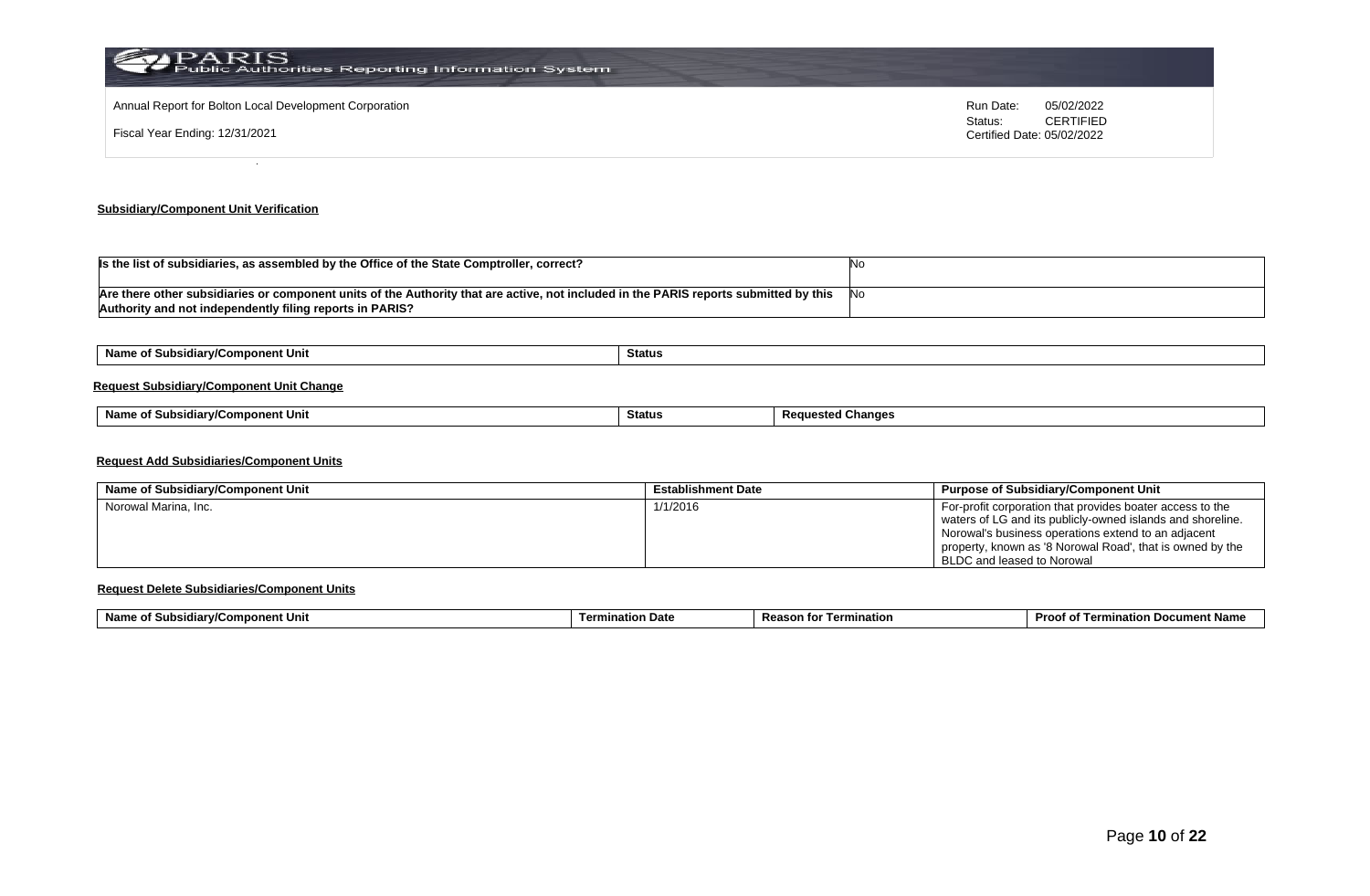

Annual Report for Bolton Local Development Corporation **Run Date:** 05/02/2022 **Run Date:** 05/02/2022

Fiscal Year Ending: 12/31/2021

Status: **CERTIFIED** Certified Date: 05/02/2022

#### **Summary Financial Information**

| SUMMARY STATEMENT OF NET ASSETS |                                            |                                        |                |
|---------------------------------|--------------------------------------------|----------------------------------------|----------------|
|                                 |                                            |                                        | Amount         |
| <b>Assets</b>                   |                                            |                                        |                |
| <b>Current Assets</b>           |                                            |                                        |                |
|                                 | Cash and cash equivalents                  |                                        | \$318,109.00   |
|                                 | Investments                                |                                        | \$0.00         |
|                                 | Receivables, net                           |                                        | \$153,705.00   |
|                                 | Other assets                               |                                        | \$0.00         |
|                                 | <b>Total Current Assets</b>                |                                        | \$471,814.00   |
| <b>Noncurrent Assets</b>        |                                            |                                        |                |
|                                 | Restricted cash and investments            |                                        | \$101,081.00   |
|                                 | Long-term receivables, net                 |                                        | \$0.00         |
|                                 | Other assets                               |                                        | \$169,002.00   |
|                                 | <b>Capital Assets</b>                      |                                        |                |
|                                 |                                            | Land and other nondepreciable property | \$1,894,320.00 |
|                                 |                                            | <b>Buildings and equipment</b>         | \$780,788.00   |
|                                 |                                            | Infrastructure                         | \$0.00         |
|                                 |                                            | Accumulated depreciation               | \$649,915.00   |
|                                 |                                            | Net Capital Assets                     | \$2,025,193.00 |
|                                 | <b>Total Noncurrent Assets</b>             |                                        | \$2,295,276.00 |
| <b>Total Assets</b>             |                                            |                                        | \$2,767,090.00 |
| <b>Liabilities</b>              |                                            |                                        |                |
| <b>Current Liabilities</b>      |                                            |                                        |                |
|                                 | Accounts payable                           |                                        | \$0.00         |
|                                 | Pension contribution payable               |                                        | \$0.00         |
|                                 | Other post-employment benefits             |                                        | \$0.00         |
|                                 | <b>Accrued liabilities</b>                 |                                        | \$47,147.00    |
|                                 | Deferred revenues                          |                                        | \$209,353.00   |
|                                 | Bonds and notes payable                    |                                        | \$175,974.00   |
|                                 | Other long-term obligations due within one |                                        | \$0.00         |
|                                 | year                                       |                                        |                |
|                                 | <b>Total Current Liabilities</b>           |                                        | \$432,474.00   |
| <b>Noncurrent Liabilities</b>   |                                            |                                        |                |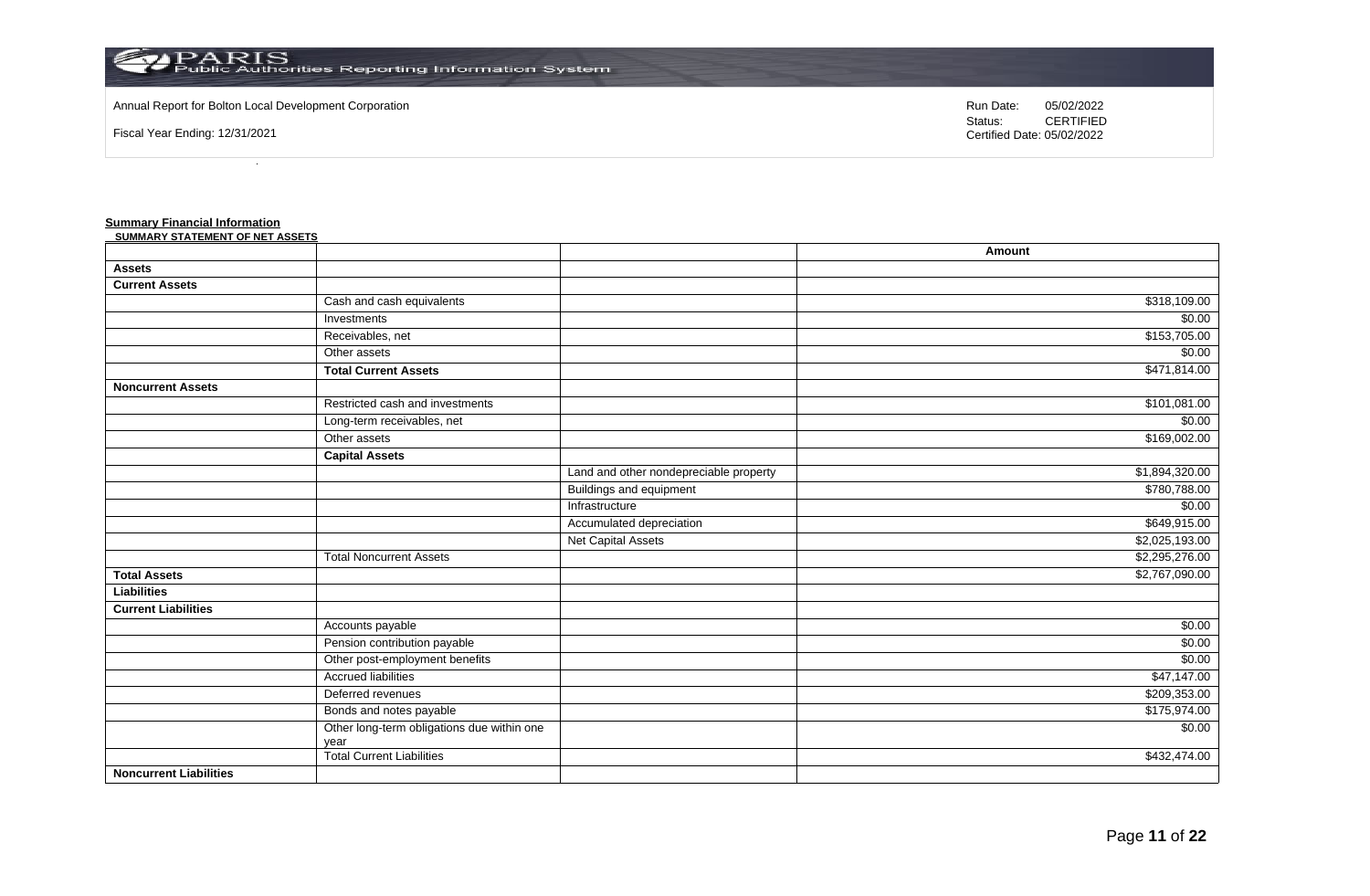Annual Report for Bolton Local Development Corporation **Run Date:** 05/02/2022 **Run Date:** 05/02/2022

Fiscal Year Ending: 12/31/2021

Status: **CERTIFIED** Certified Date: 05/02/2022

|                            | Pension contribution payable                       | \$0.00          |
|----------------------------|----------------------------------------------------|-----------------|
|                            | Other post-employment benefits                     | \$0.00          |
|                            | Bonds and notes payable                            | \$2,537,708.00  |
|                            | Long Term Leases                                   | \$0.00          |
|                            | Other long-term obligations                        | \$1,773.00      |
|                            | <b>Total Noncurrent Liabilities</b>                | \$2,539,481.00  |
| <b>Total Liabilities</b>   |                                                    | \$2,971,955.00  |
| <b>Net Asset (Deficit)</b> |                                                    |                 |
| <b>Net Assets</b>          |                                                    |                 |
|                            | Invested in capital assets, net of related<br>debt | \$0.00          |
|                            | Restricted                                         | \$0.00          |
|                            | Unrestricted                                       | (\$204, 865.00) |
|                            | <b>Total Net Assets</b>                            | (\$204, 865.00) |

#### **SUMMARY STATEMENT OF REVENUE, EXPENSES AND CHANGES IN NET ASSETS**

|                                |                                 | Amount         |
|--------------------------------|---------------------------------|----------------|
| <b>Operating Revenues</b>      |                                 |                |
|                                | Charges for services            | \$1,056,898.00 |
|                                | Rental & financing income       | \$0.00         |
|                                | Other operating revenues        | \$0.00         |
|                                | <b>Total Operating Revenue</b>  | \$1,056,898.00 |
| <b>Operating Expenses</b>      |                                 |                |
|                                | Salaries and wages              | \$229,763.00   |
|                                | Other employee benefits         | \$32,572.00    |
|                                | Professional services contracts | \$41,799.00    |
|                                | Supplies and materials          | \$13,228.00    |
|                                | Depreciation & amortization     | \$102,434.00   |
|                                | Other operating expenses        | \$344,669.00   |
|                                | <b>Total Operating Expenses</b> | \$764,465.00   |
| <b>Operating Income (Loss)</b> |                                 | \$292,433.00   |
| <b>Nonoperating Revenues</b>   |                                 |                |
|                                | Investment earnings             | \$395.00       |
|                                | State subsidies/grants          | \$0.00         |
|                                | Federal subsidies/grants        | \$0.00         |
|                                | Municipal subsidies/grants      | \$0.00         |
|                                | Public authority subsidies      | \$0.00         |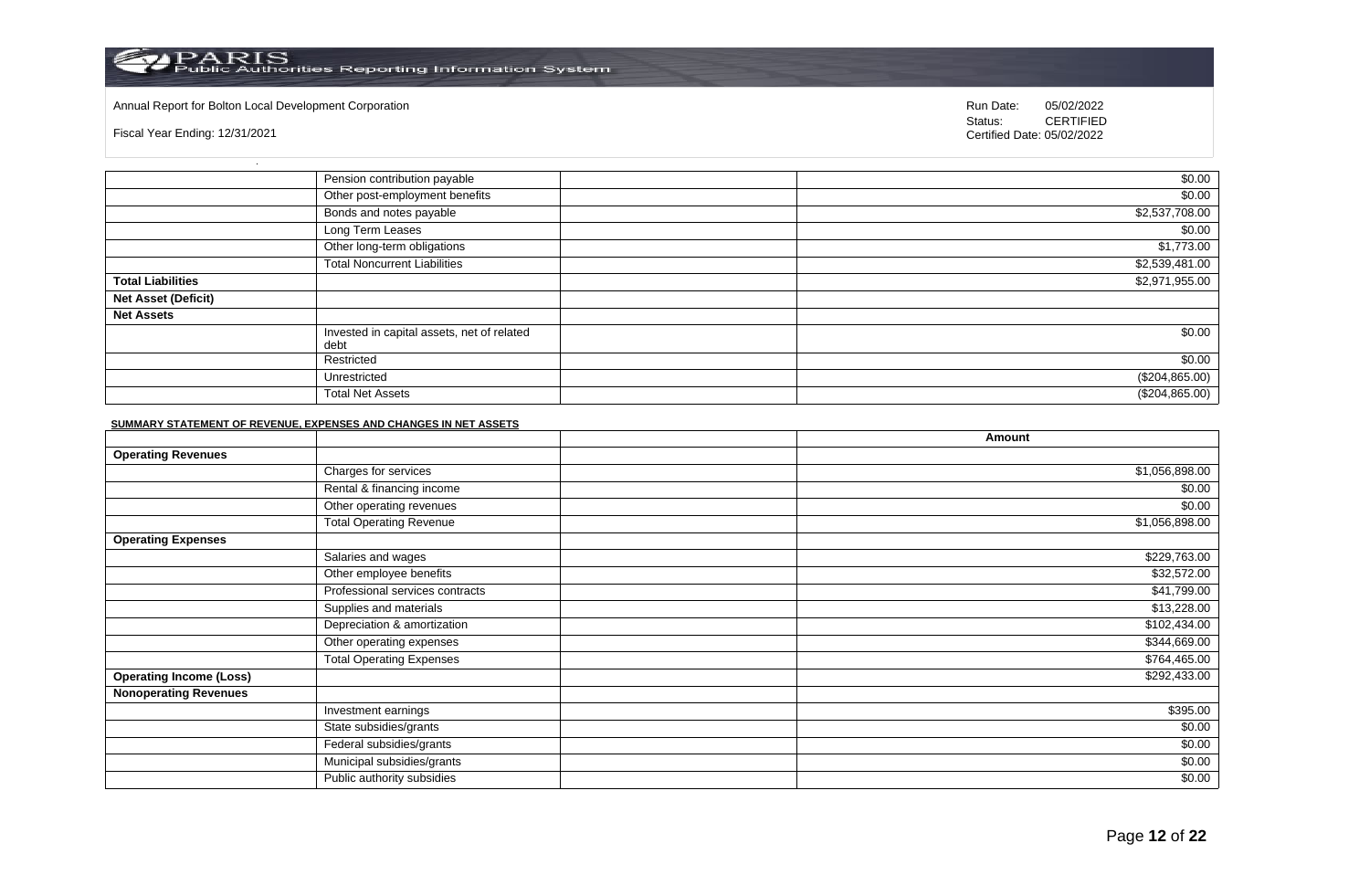Annual Report for Bolton Local Development Corporation **Run Date:** 05/02/2022

Fiscal Year Ending: 12/31/2021

Status: **CERTIFIED** Certified Date: 05/02/2022

|                                     | Other nonoperating revenues           | \$22,264.00      |
|-------------------------------------|---------------------------------------|------------------|
|                                     | <b>Total Nonoperating Revenue</b>     | \$22,659.00      |
| <b>Nonoperating Expenses</b>        |                                       |                  |
|                                     | Interest and other financing charges  | \$45,295.00      |
|                                     | Subsidies to other public authorities | \$0.00           |
|                                     | Grants and donations                  | \$16,000.00      |
|                                     | Other nonoperating expenses           | \$67,942.00      |
|                                     | <b>Total Nonoperating Expenses</b>    | \$129,237.00     |
|                                     | Income (Loss) Before Contributions    | \$185,855.00     |
| <b>Capital Contributions</b>        |                                       | \$0.00           |
| Change in net assets                |                                       | \$185,855.00     |
| Net assets (deficit) beginning of   |                                       | (\$390,721.00)   |
| year                                |                                       |                  |
| Other net assets changes            |                                       | \$1.00           |
| Net assets (deficit) at end of year |                                       | $(\$204,865.00)$ |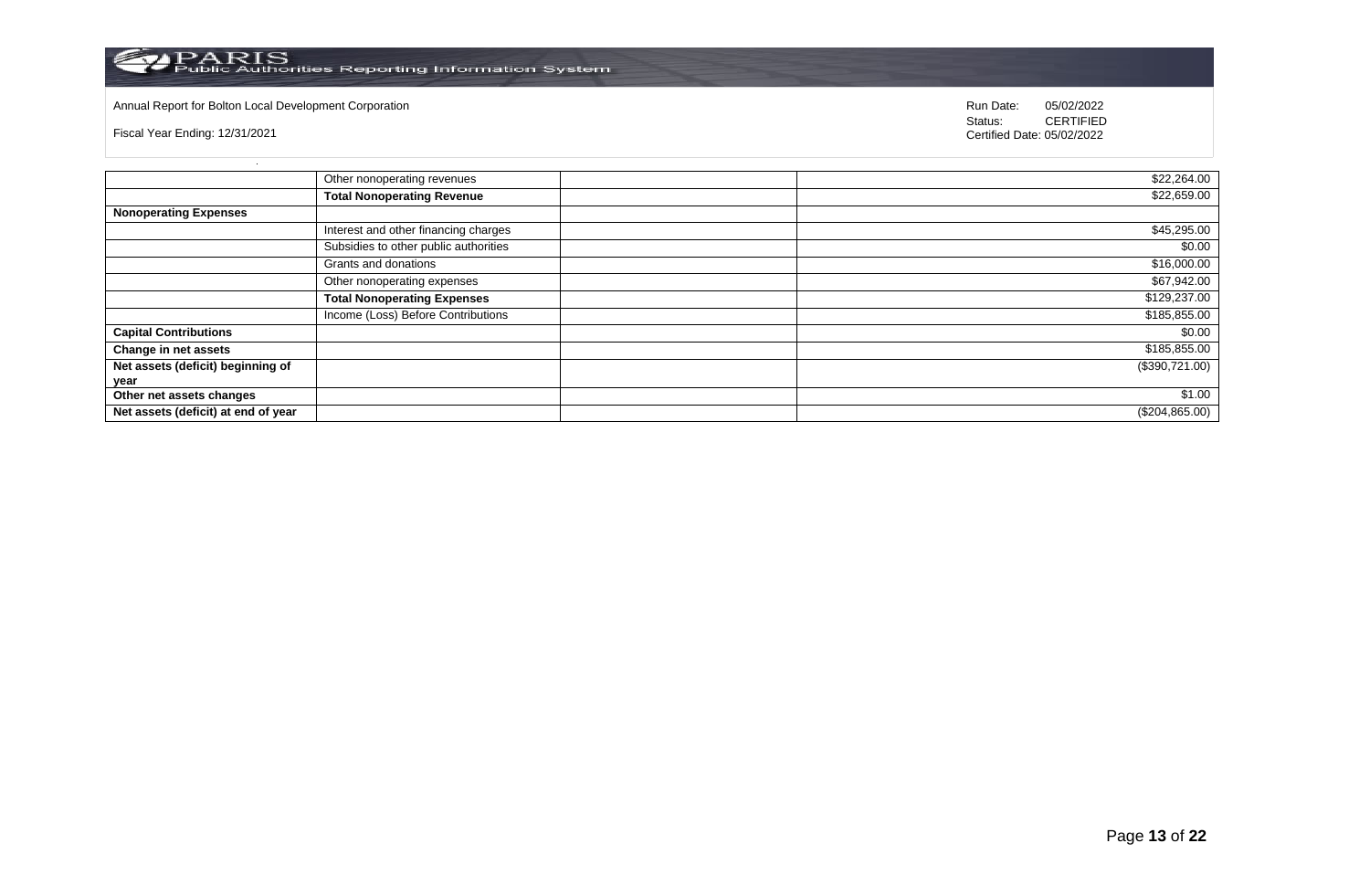

## **Current Debt**

| Question |                                                                                                                                                                                           | Response |
|----------|-------------------------------------------------------------------------------------------------------------------------------------------------------------------------------------------|----------|
|          | — Did thr<br>he reporting period's<br>Authority have any<br>/ outstandıng debt.<br>$+0h+$<br>…oint during th<br><b>Including</b><br>$ \sim \sim \sim \sim \sim \sim $<br>at anv<br>conqui | Yes      |
|          | rting period<br>during the report<br>has the<br>a Authority issued any debt<br>vu.                                                                                                        | N)       |

# **New Debt Issuances**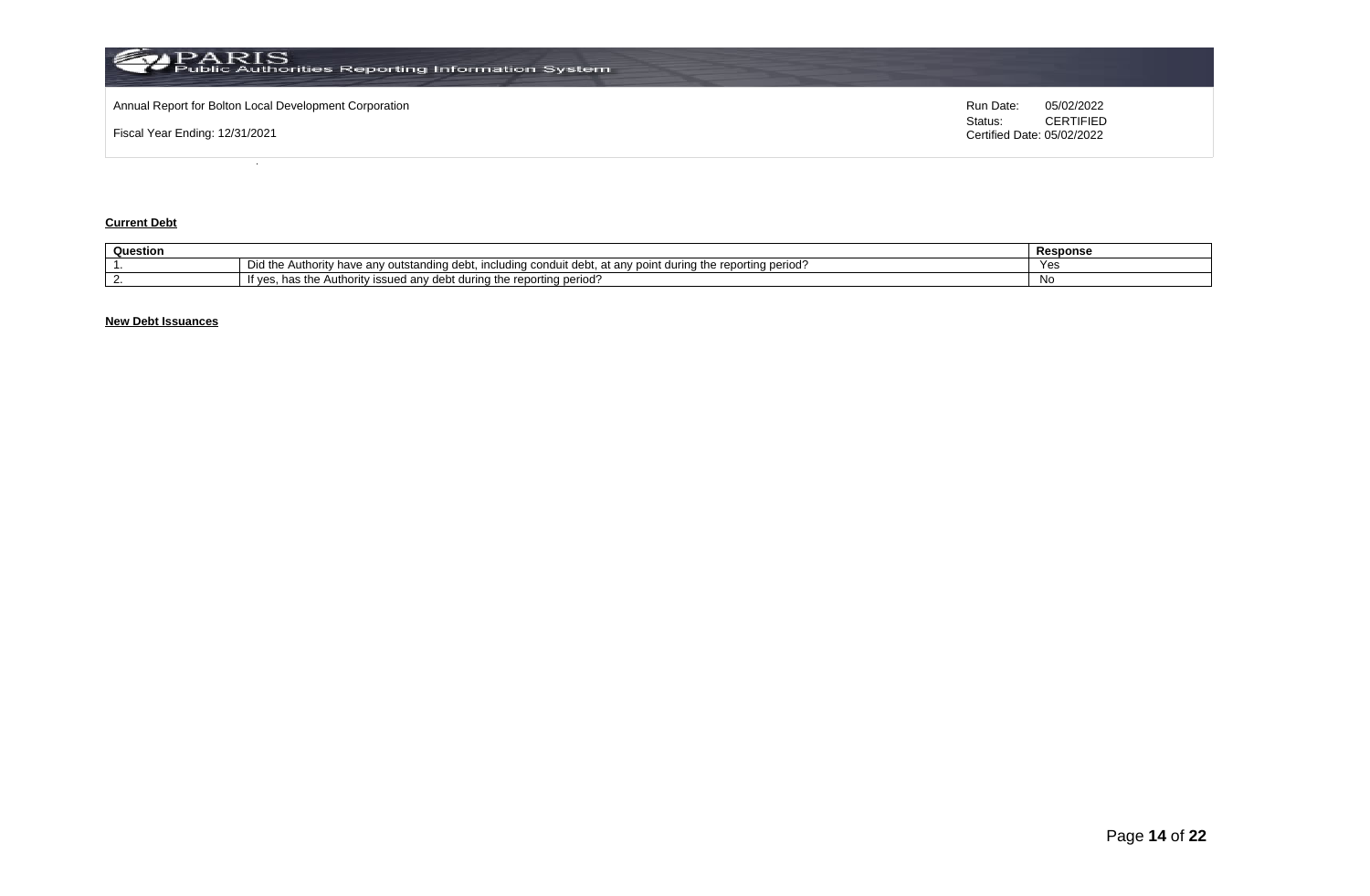

Annual Report for Bolton Local Development Corporation **Run Date:** 05/02/2022

Fiscal Year Ending: 12/31/2021

Status: **CERTIFIED** Certified Date: 05/02/2022

# **Schedule of Authority Debt**

| <b>Type of Debt</b>                    |                                               |                                             | <b>Statutory Authorization(\$)</b> | Outstanding Start of FiscalNew Debt Issuances(\$)<br>Year(\$) |      | Debt Retired (\$) | <b>Outstanding End of Fiscal</b><br>Year(\$) |
|----------------------------------------|-----------------------------------------------|---------------------------------------------|------------------------------------|---------------------------------------------------------------|------|-------------------|----------------------------------------------|
| <b>State Obligation</b>                | <b>State Guaranteed</b>                       |                                             |                                    |                                                               |      |                   |                                              |
| <b>State Obligation</b>                | <b>State Supported</b>                        |                                             |                                    |                                                               |      |                   |                                              |
| State Obligation                       | <b>State Contingent Obligation</b>            |                                             |                                    |                                                               |      |                   |                                              |
| <b>State Obligation</b>                | State Moral Obligation                        |                                             |                                    |                                                               |      |                   |                                              |
| <b>Other State-Funded</b>              | Other State-Funded                            |                                             |                                    |                                                               |      |                   |                                              |
| Authority Debt - General<br>Obligation | <b>Authority Debt - General</b><br>Obligation |                                             | 0.00                               | 876,617.00                                                    | 0.00 | 162,755.00        | 713,862.00                                   |
| Authority Debt - Revenue               | Authority Debt - Revenue                      |                                             |                                    |                                                               |      |                   |                                              |
| Authority Debt - Other                 | Authority Debt - Other                        |                                             | 0.00                               | 1,999,960.00                                                  | 0.00 | 0.00              | 1,999,960.00                                 |
| Conduit                                |                                               | <b>Conduit Debt</b>                         |                                    |                                                               |      |                   |                                              |
| Conduit                                |                                               | Conduit Debt - Pilot<br>Increment Financing |                                    |                                                               |      |                   |                                              |
| <b>TOTALS</b>                          |                                               |                                             | 0.00                               | 2,876,577.00                                                  | 0.00 | 162,755.00        | 2,713,822.00                                 |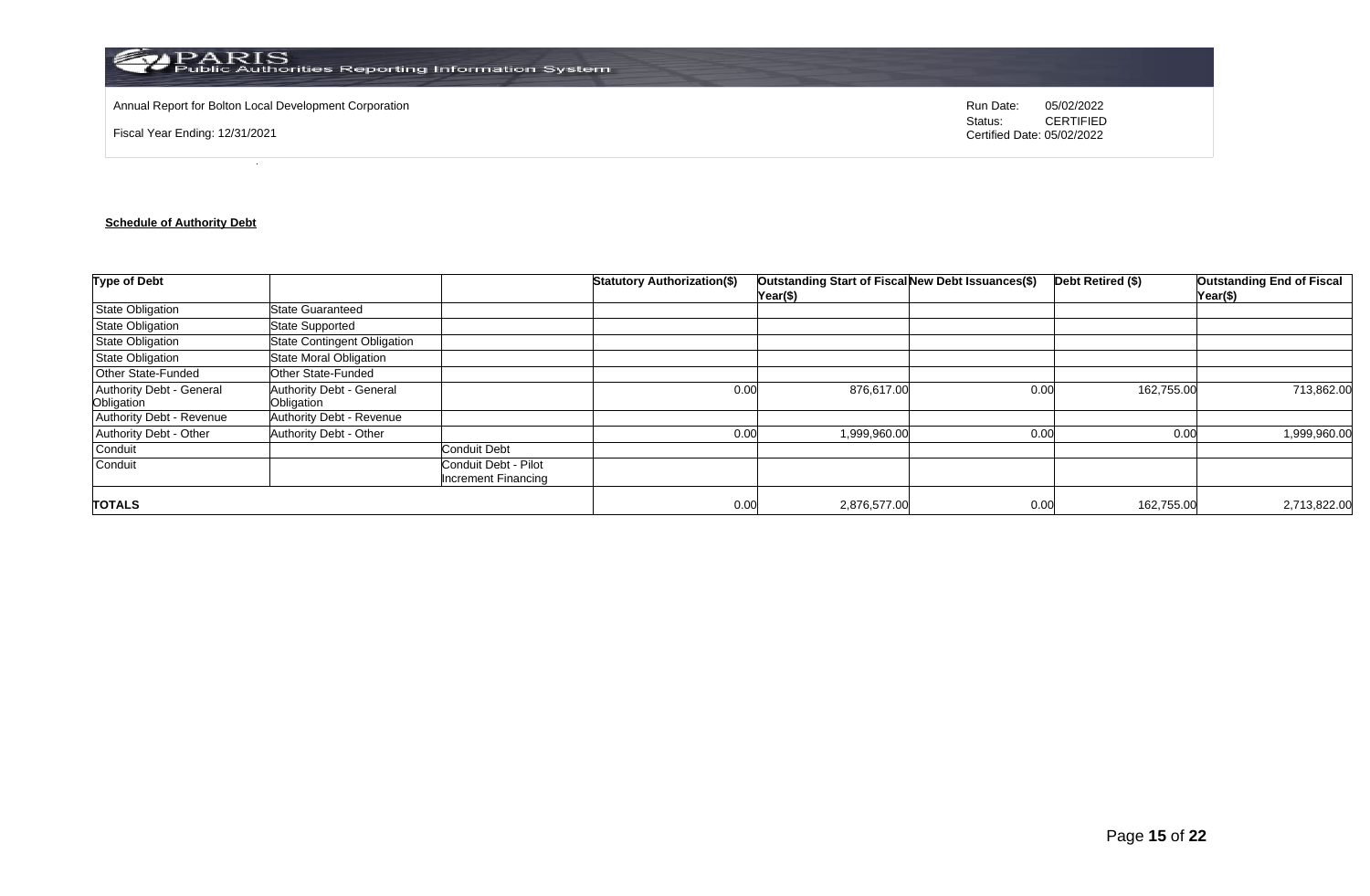

#### **Real Property Acquisition/Disposal List**

This Authority has indicated that it had no real property acquisitions or disposals during the reporting period.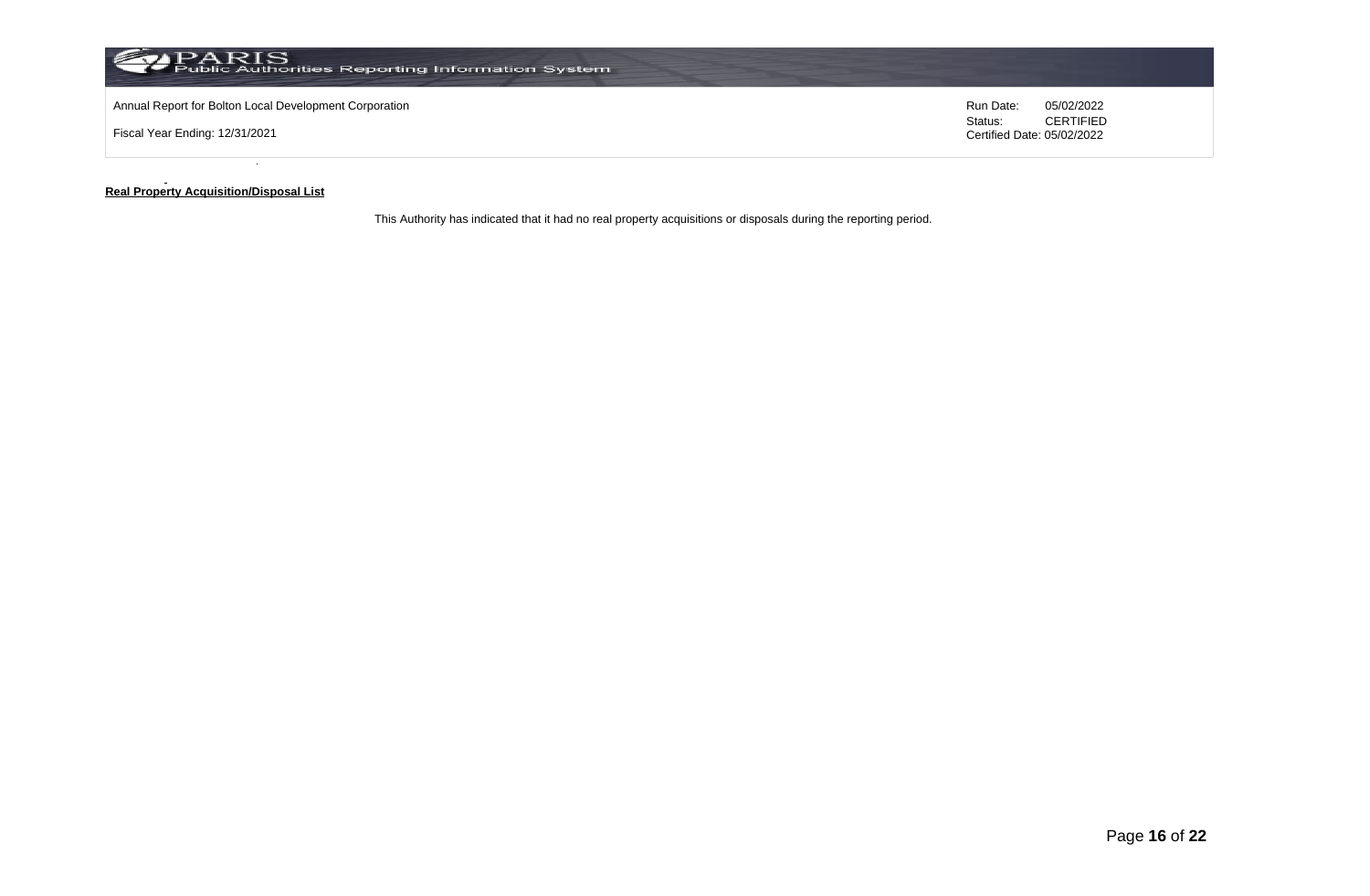

**Personal Property** 

This Authority has indicated that it had no personal property disposals during the reporting period.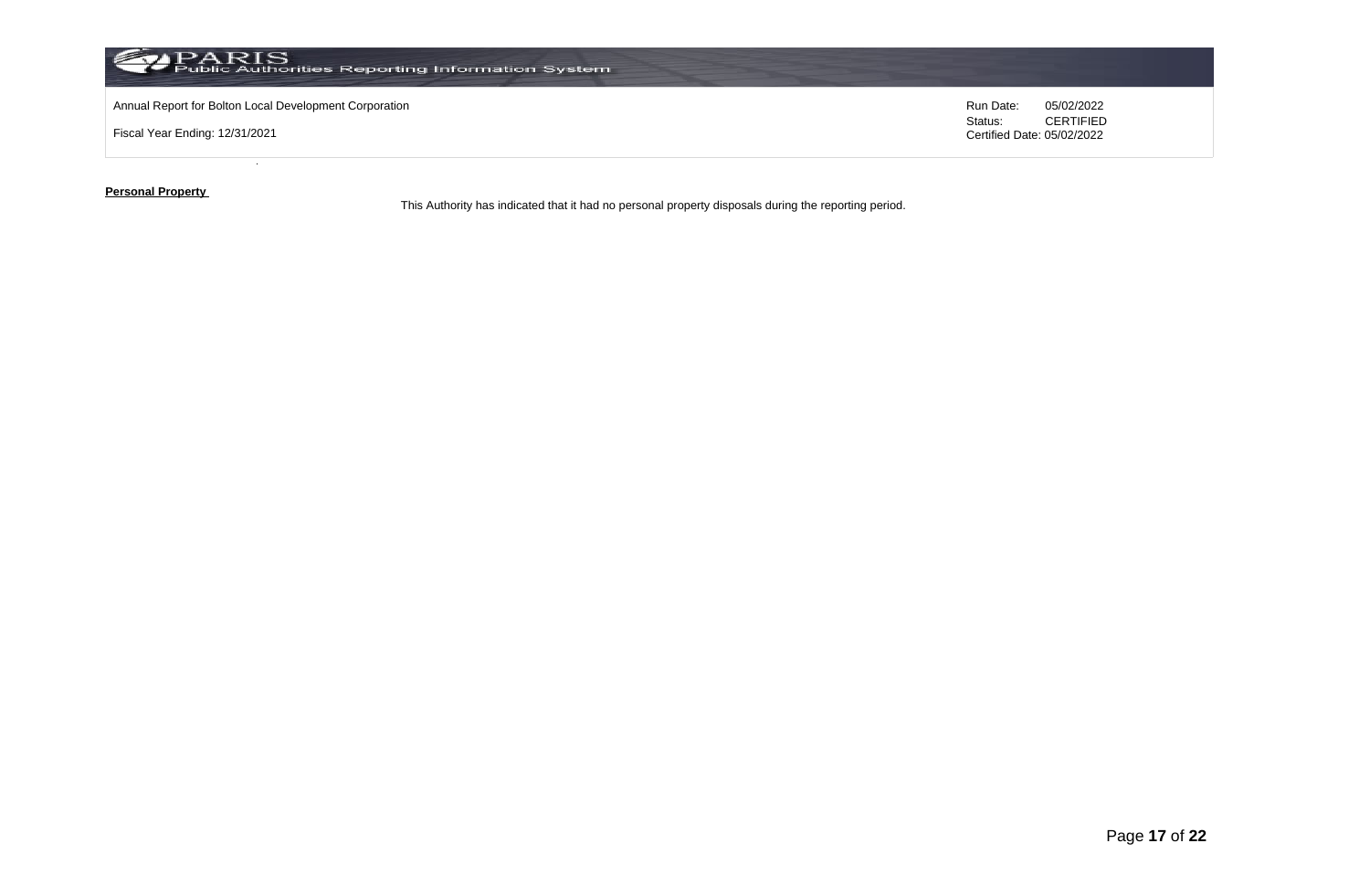

Annual Report for Bolton Local Development Corporation **Run Date:** 05/02/2022

Fiscal Year Ending: 12/31/2021

Status: **CERTIFIED** Certified Date: 05/02/2022

**Property Documents**

| Question |                                                                                                            | Response | URL (If Applicable)                           |
|----------|------------------------------------------------------------------------------------------------------------|----------|-----------------------------------------------|
|          | In accordance with Section 2896(3) of PAL, the Authority is required to prepare a report at least annually | Yes      | https://www.boltonIdc.com/financials-reports/ |
|          | of all real property of the Authority. Has this report been prepared?                                      |          |                                               |
|          | Has the Authority prepared policies, procedures, or guidelines regarding the use, awarding, monitoring,    | Yes      | https://www.boltonIdc.com/policies/           |
|          | and reporting of contracts for the acquisition and disposal of property?                                   |          |                                               |
|          | In accordance with Section 2896(1) of PAL, has the Authority named a contracting officer who shall be      | Yes      | N/A                                           |
|          | responsible for the Authority's compliance with and enforcement of such quidelines?                        |          |                                               |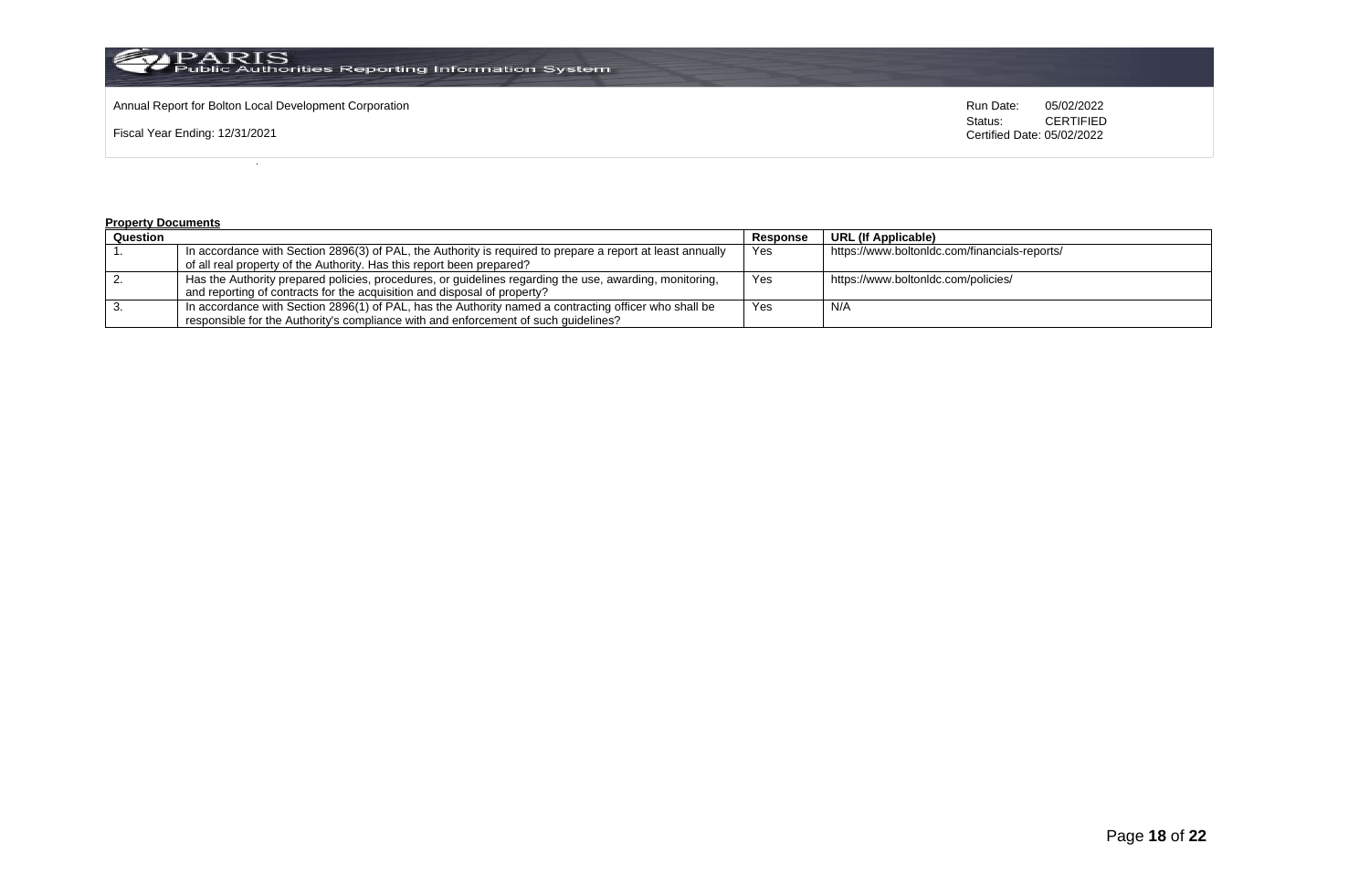

### **Grant Information**

This Authority has indicated that it did not award any grants during the reporting period.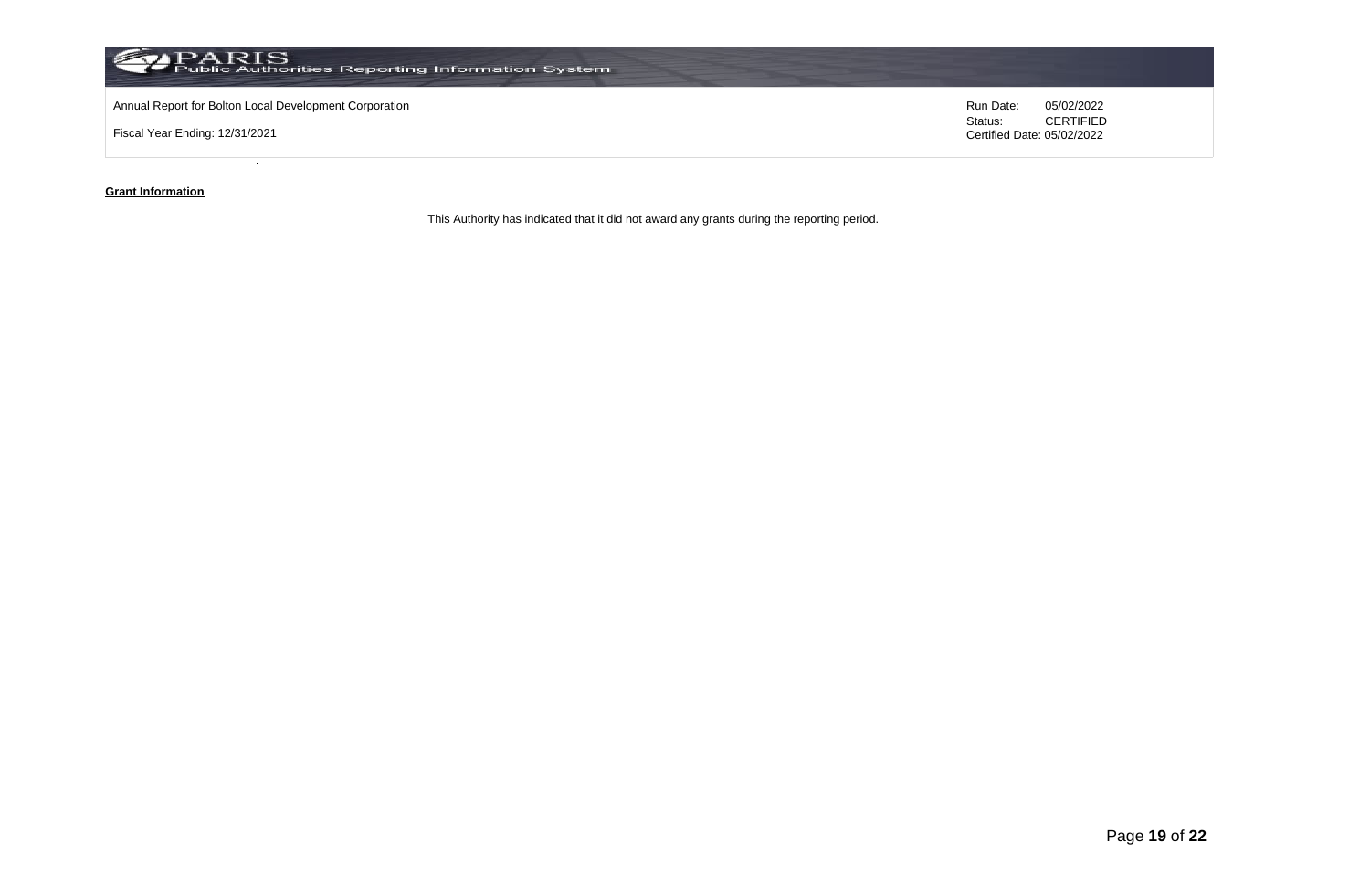

**Loan Information** 

This Authority has indicated that it did not have any outstanding loans during the reporting period.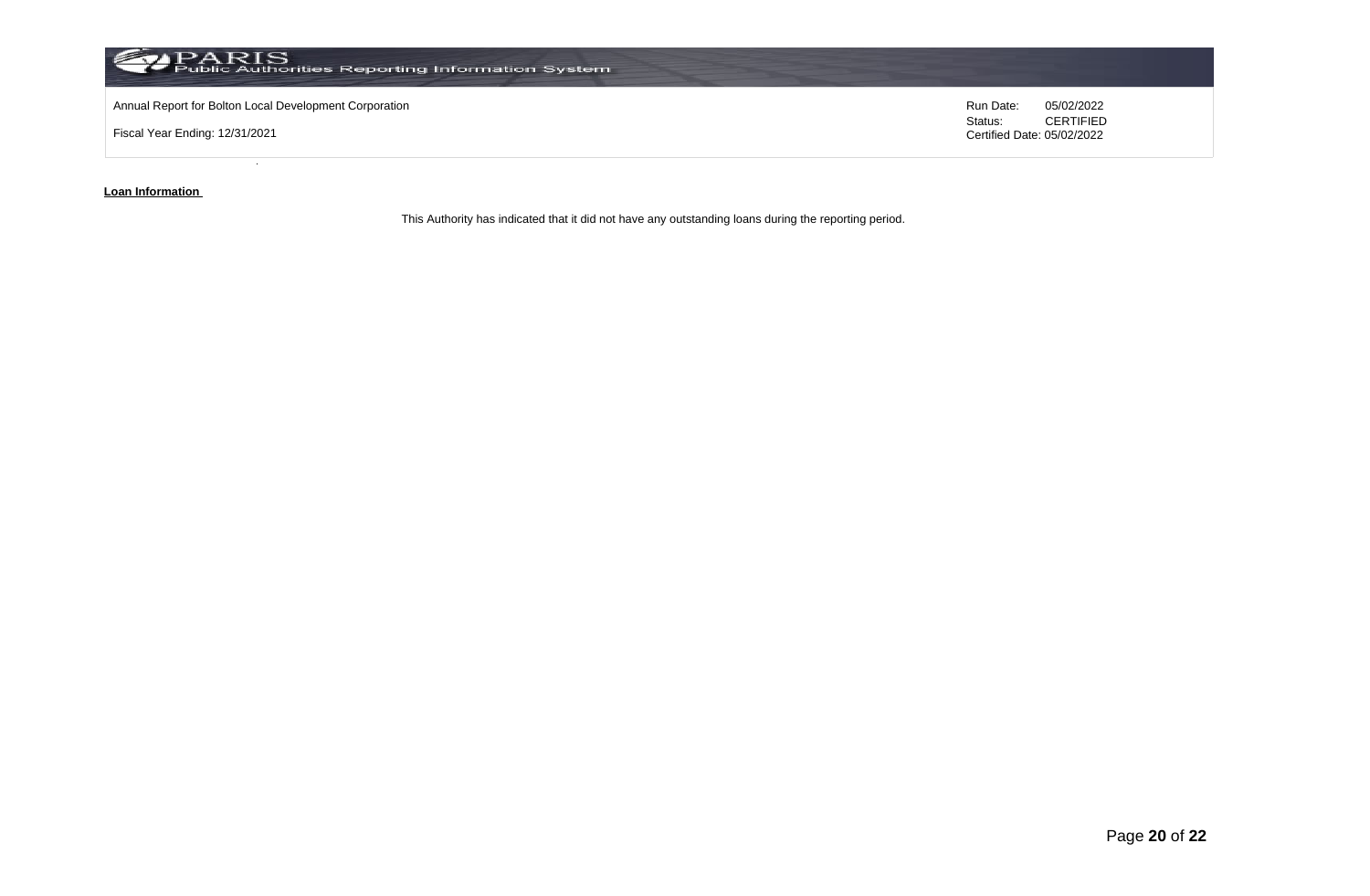

**Bond Information** 

This Authority has indicated that it did not have any outstanding bonds during the reporting period.